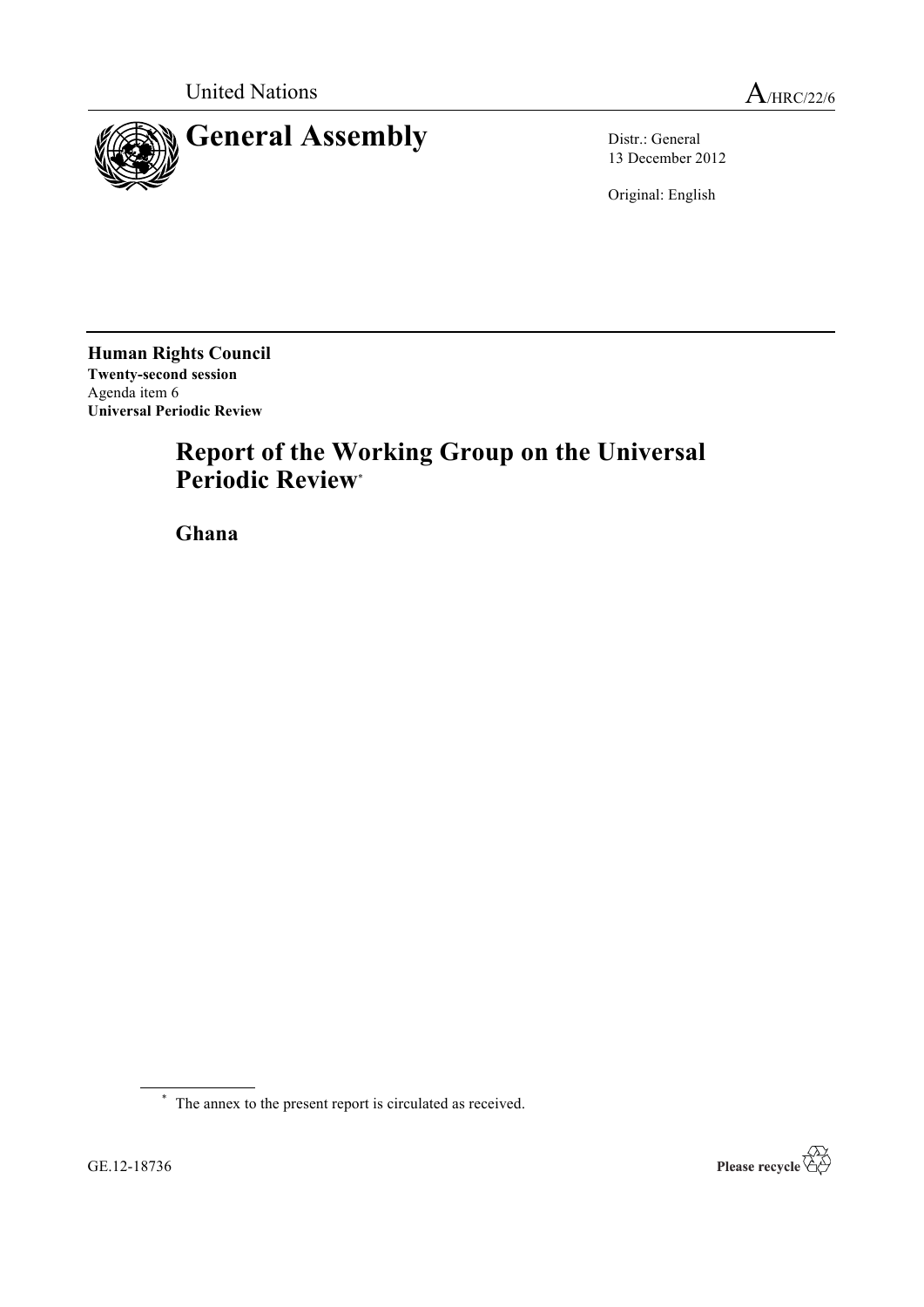# Contents

|       |    | Paragraphs | Page |
|-------|----|------------|------|
|       |    | $1 - 4$    | 3    |
|       |    | $5 - 122$  | 3    |
|       | A. | $5 - 21$   | 3    |
|       | B. | $22 - 122$ | 5    |
| П     |    | 123-128    | 15   |
| Annex |    |            |      |
|       |    |            | 25   |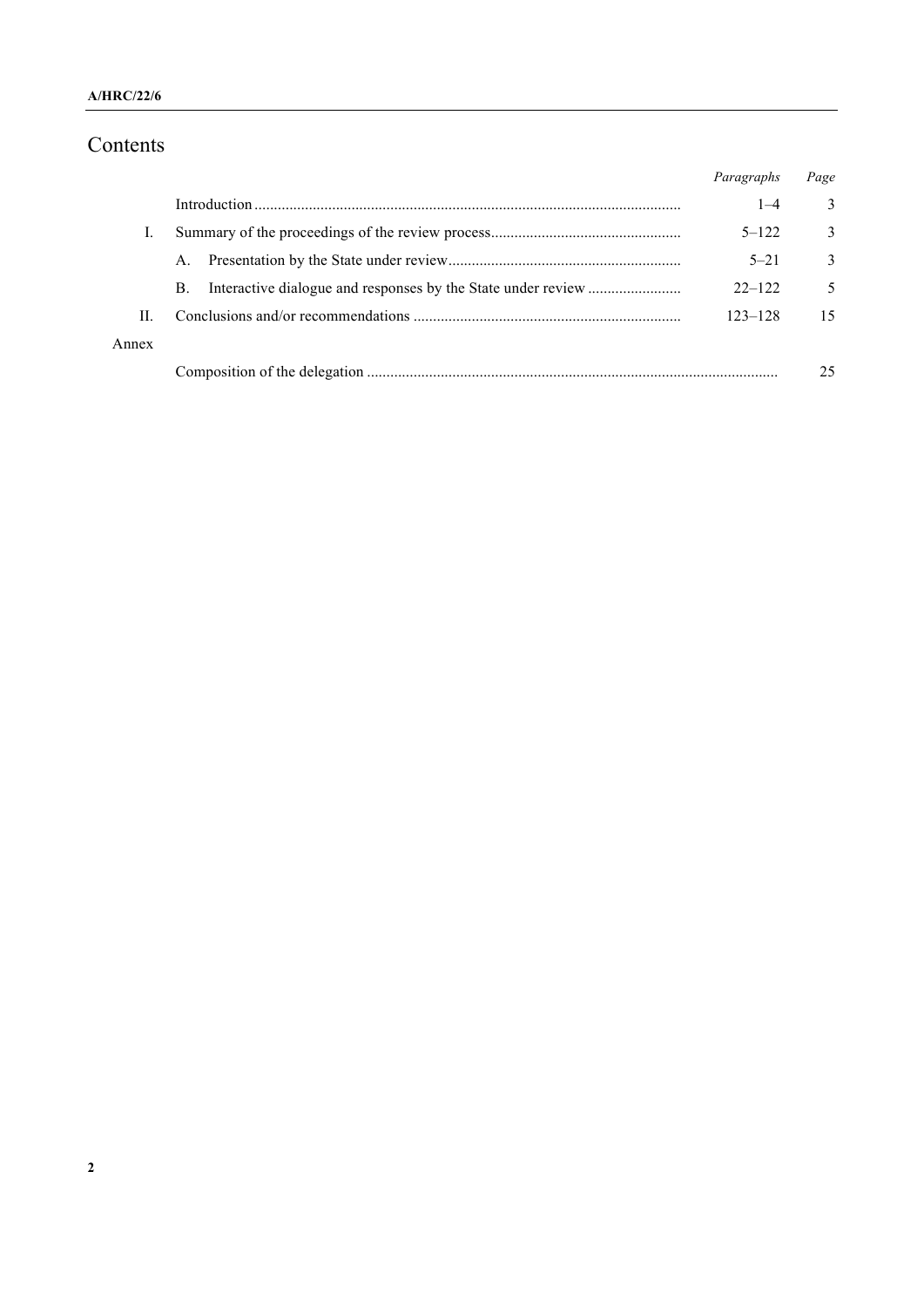# **Introduction**

1. The Working Group on the Universal Periodic Review (UPR), established in accordance with Human Rights Council resolution 5/1 of 18 June 2007, held its fourteenth session from 22 October to 5 November 2012. The review of Ghana was held at the 4th meeting on 23 October 2012. The delegation of Ghana was headed by Ebo Barton Odro, Deputy Attorney General and Deputy Minister for Justice. At its 10th meeting, held on 29 October 2012, the Working Group adopted the report on Ghana.

2. On 3 May 2012, the Human Rights Council selected the following group of rapporteurs (troika) to facilitate the review of Ghana: Angola, Norway and Qatar.

3. In accordance with paragraph 15 of the annex to resolution 5/1 and paragraph 5 of the annex to resolution 16/21, the following documents were issued for the review of Ghana:

(a) A national report submitted/written presentation given in accordance with paragraph 15 (a) (A/HRC/WG.6/14/GHA/1);

A compilation prepared by OHCHR in accordance with paragraph 15 (b) (A/HRC/WG.6/14/GHA/2 and Corr.1);

(c) A summary prepared by OHCHR in accordance with paragraph 15 (c) (A/HRC/WG.6/14/GHA/3 and Corr.1).

4. A list of questions prepared in advance by the Czech Republic, Denmark, Germany, Mexico, the Netherlands, Norway, Slovenia, Spain, and the United Kingdom of Great Britain and Northern Ireland was transmitted to Ghana through the troika. These questions are available on the extranet of the universal periodic review (UPR).

# **I. Summary of the proceedings of the review process**

#### **A. Presentation by the State under review**

5. The delegation of Ghana conveyed greetings from the President, John Dramani Mahama, and paid tribute to the late John Evans Atta Mills, former President of the Republic of Ghana, who died on 24th July 2012, for his commitment and contribution to peace, not only in Ghana but in Africa as a whole. He was a strong advocate for human rights, due process and the rule of law. He also valued the independence of the judiciary and other institutions and worked tirelessly to promote these principles.

6. Ghana's obligation to uphold the human rights of its people is enshrined in the 1992 Constitution, which provides for the establishment of institutions charged, inter alia, with safeguarding the human rights of the people of Ghana, guaranteeing the people's access to justice, ensuring the independence of the Media, and empowering the people to contribute to the governance and development of the country.

7. The National Report for Ghana's review sets out some developments since the first UPR in May, 2008. The delegation acknowledged the significant contributions of the bilateral and multilateral partners by way of budgetary and technical support. Ghana is mindful of the effects of the global economic crises on its development partners. Ghana is, however, still committed to its development programmes, particularly in matters affecting health, education, housing and delivery of other basic services.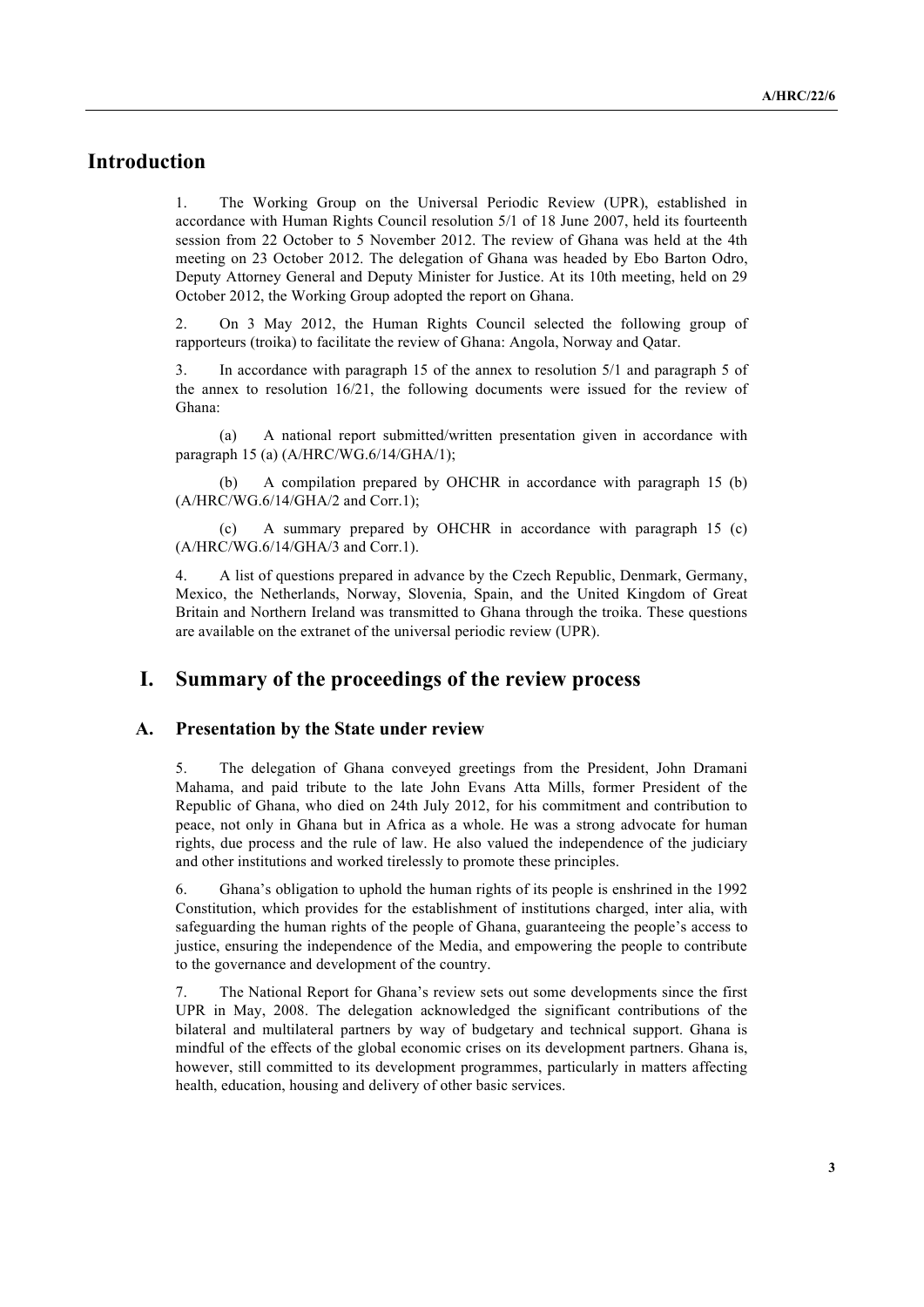8. The delegation also acknowledged the important and significant contribution of civil society in ensuring that human rights issues remained high on the Government's agenda, and in the public consciousness. In the preparation of the national report, Ghana ensured the active participation of not only the relevant government institutions, but civil society as well. The Ministry of Justice held several meetings and interactions with the Government Ministries, Departments and Agencies (MDAs) and collated information gathered for the report. Additionally, it collaborated with the National Human Rights Institution (CHRAJ), and held informal consultations with civil society organizations. A final meeting was held on 20 July 2012 with all stakeholders to validate the report.

9. At the first review on 8th May, 2008, Ghana accepted 22 recommendations. Progress made in the implementation of the recommendations is clearly set out in the national report. The delegation highlighted recent salient developments.

10. The Government, in its White Paper to the Report of the Constitutional Review Commission, has accepted the recommendation of the Commission to abolish the death penalty. Given that it is an entrenched provision of the Constitution, it will have to be subjected to a referendum. It is, however, worth mentioning that no executions have taken place in Ghana since 1993.

11. Since the passing of the Persons with Disability Act, 2006 (Act 75) and the ratification of the Convention on the Rights of Persons with Disabilities (CRPD), Ghana has established the National Council on Persons with Disability. This Council will evolve policies and strategies to enable persons with disability to enter and participate in the mainstreaming of the national development process.

12. The Mental Health Bill has also been passed into an Act of Parliament. The Act seeks, inter alia, to promote access to basic mental health care in an environment free from restrictions, and prevent the abuse of people with mental disorders.

13. With regards to the rights of women and children, the Ministry of Women and Children's Affairs (MOWAC) plays a lead role in the promotion and development of the rights of women and children. Following the passage of the Domestic Violence Act and the establishment of the Domestic Violence Secretariat, the Ministry has developed a national policy and plan of action to support the implementation of the Domestic Violence Act.

14. A number of training, sensitization and awareness-raising programmes on domestic violence and discriminatory practices against women have been held for the general public, traditional authorities/queen mothers, the media, the police and other stakeholders. The Domestic Violence Act has been translated into six major Ghanaian languages, namely Nzema, Ga, Twi, Hausa, Ewe and Dagbani, and copies of the translated, abridged and simplified versions of the Act are distributed to institutions and the public and key stakeholders.

15. Ghana is committed to ensuring equal rights of women in matters related to property and inheritance. There are currently two Bills before Parliament: the Property Rights of Spouses Bill, and the Intestate Succession Amendment Bill. The Ministry of Justice, MOWAC and some civil society organizations are engaging the Parliamentary Select Committee on Gender and Children to have the Bills passed speedily into law.

16. Concerning access to justice for the vulnerable, the delegation reported that special courts have been set up at the High Courts to deal with human rights cases. These are called Human Rights Courts. Additionally, a Gender-Based Violence Court has been set up as a pilot project to deal with domestic violence cases, with a view to improving women's access to justice.

17. The national Legal Aid Programme under the Ministry of Justice continues to provide legal aid for indigent persons, including women. However, participation by lawyers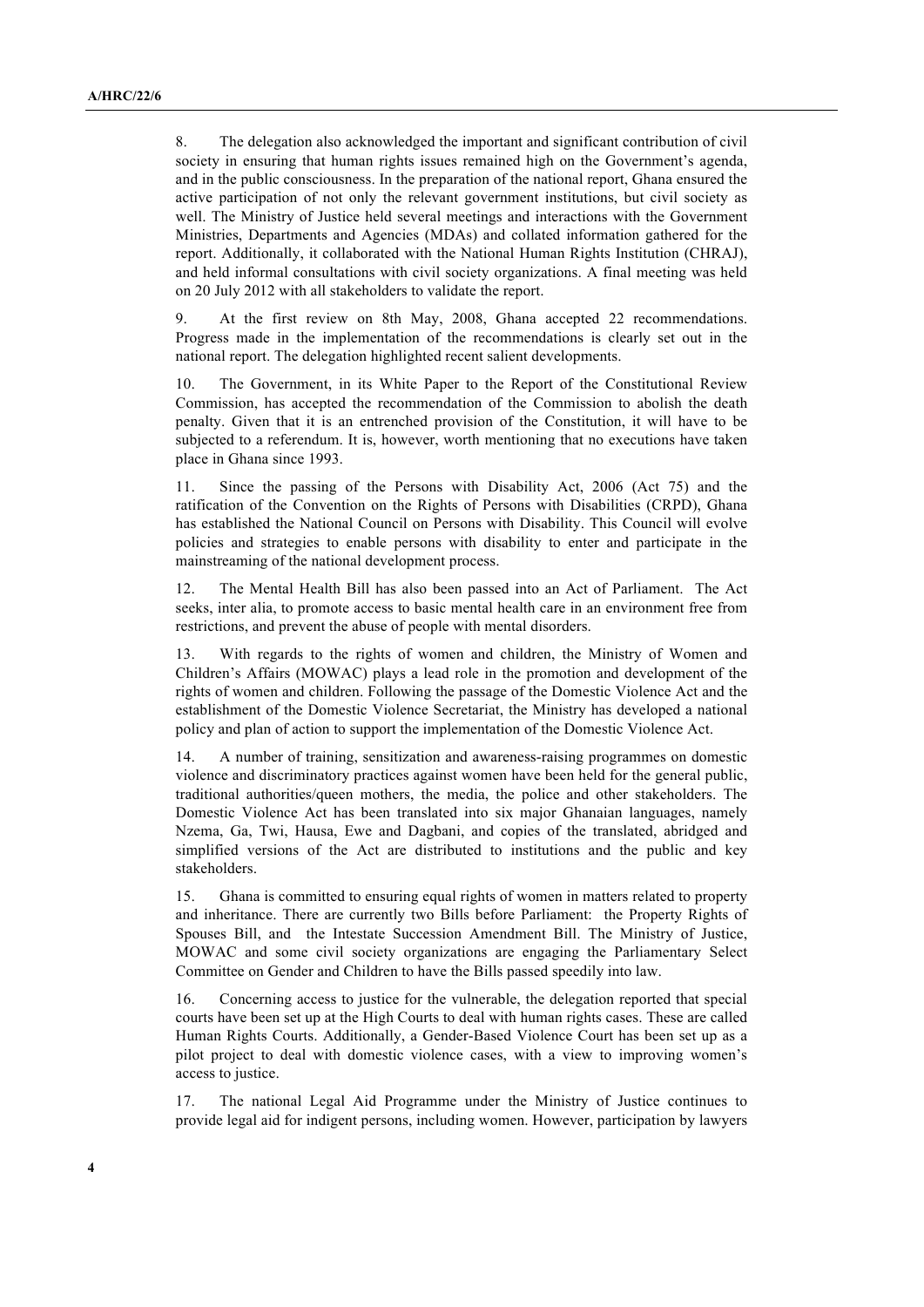is not adequate and this constitutes a challenge to the Government's Legal Aid Programme. Government and the Ghana Bar Association are collaborating to address the problem. In the meantime, the Commission on Human Rights and Administrative Justice (CHRAJ) continues to provide mediation services for women to actualize their right to access justice.

18. The Ministry of Justice is also focused on implementing the Remand Review Project of the Justice for All Programme, instituted in 2007. This has led to an increase in the release of the number of remand prisoners who have outstayed their remand warrants, resulting in a significant reduction in the remand population.

19. With regard to health, as noted by the Special Rapporteur on the right to health on his recent visit, Ghana has made significant progress in the health-related Millennium Development Goals. In 2011, the Ghana Aids Commission launched the National HIV Strategic Plan 2011-2015, which is aimed at enhancing the implementation of the national response to dealing with HIV and AIDS. Various educational campaigns aimed at addressing HIV-related stigma and discrimination, as well as the rights of the most-at-risk populations (MARPs) and persons living with HIV.

20. With regard to education, there has been a steady increase in female enrolment in schools, which could be attributed to the increased awareness programmes, community mobilization and sensitization at the basic school level. The inclusion of lessons and activities on education as a human right in the school curriculum, the use of fliers, posters, durbars, drama as well as radio and TV discussions, have increased children's awareness of their right to education. Other interventions by government and NGOS to increase enrolment and retention of females in schools to bridge the gender gap include scholarships to needy girls to enable them to access secondary education and the introduction of a quota system by the public universities. Challenges however remain, with inadequate infrastructure and information and communication technology (ICT) facilities.

21. The delegation stressed that Ghana is committed to addressing corruption in all its forms, in particular in the public sector. Ghana is mindful of the debilitating effects of corruption on the socio-economic development of Ghana. Consequently, a workplan for the execution of an anti-corruption project has been prepared in collaboration with stakeholders. A National Anti-Corruption Action Plan (NACAP) has been laid before Parliament for adoption.

#### **B. Interactive dialogue and responses by the State under review**

22. During the interactive dialogue, 76 delegations made statements. Recommendations made during the dialogue are to be found in section II of the present report.

23. Bulgaria noted the establishment of a Domestic Violence Secretariat and a national policy to combat domestic violence. Bulgaria noted the commitment of Ghana to equal participation; however it expressed concern over the lack of a legal framework for affirmative action policy. Bulgaria made recommendations.

24. Burkina Faso noted the ratification of certain international human rights instruments and gender policies, the strengthening of the judicial system to combat gender and domestic violence, and the adoption of a national strategic plan to fight HIV/AIDS.

25. Burundi noted improved prison conditions. It congratulated Ghana on the protection of women's rights, combating gender-related and domestic violence, and child abuse. It noted the criminalization of female genital mutilation (FGM), increased access to justice, the increased numbers of girls in school and the national strategic plan to fight HIV/AIDS.

26. Canada noted that Ghana accepted the recommendations to enhance the rights of women and address domestic violence and asked about the outcome of its review process in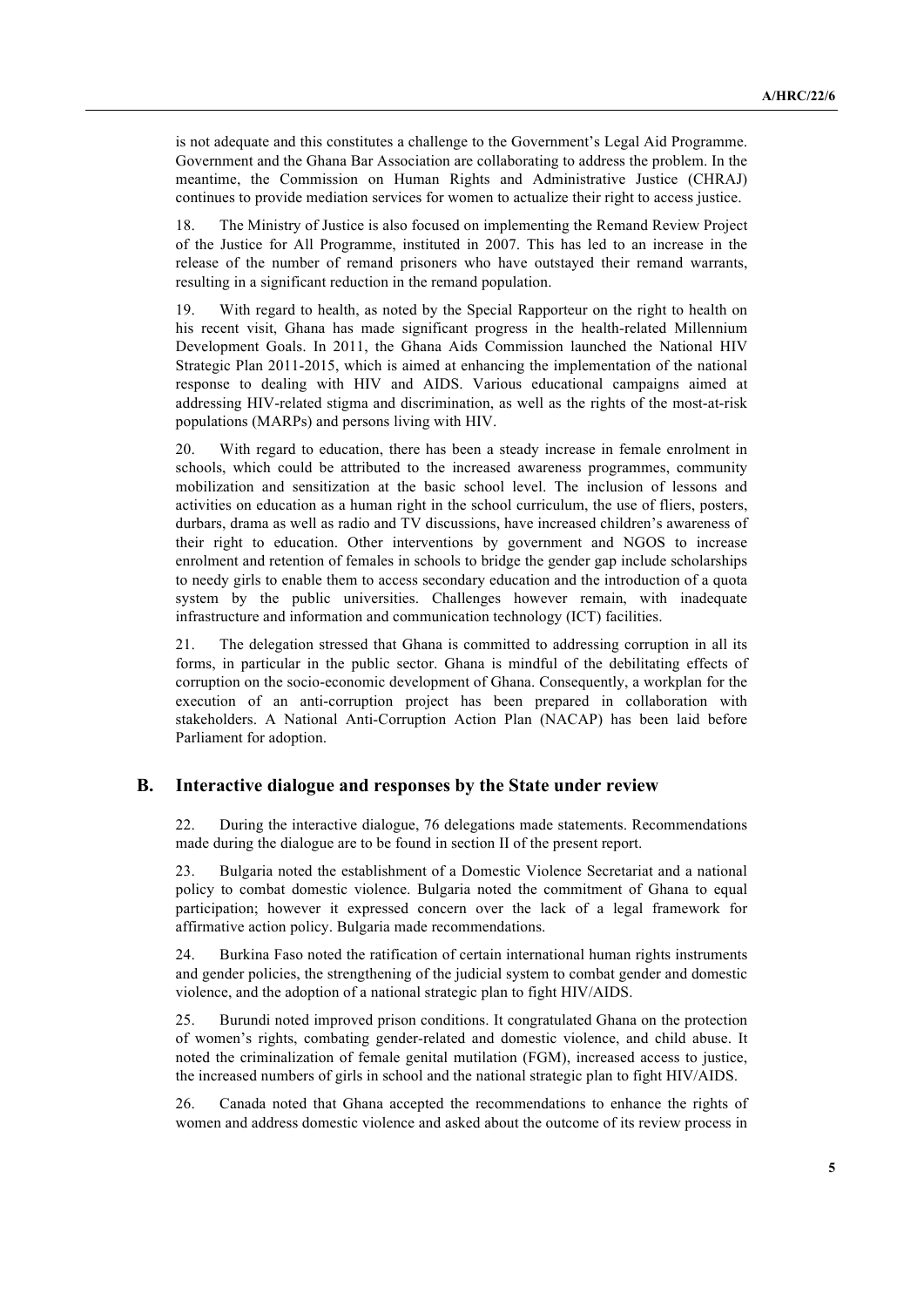this connection. It expressed concern about reports of human rights abuses of persons with disabilities in psychiatric hospitals and within their respective communities. Canada made recommendations.

27. Cape Verde congratulated Ghana on progress in establishing institutions and implementation mechanisms. It noted difficulties remaining and only partial implementation of many measures and instruments. It made a recommendation.

28. Chad noted the acceptance of most 2008 recommendations and wide consultation by Ghana. Chad noted by participation Ghana in major human rights international instruments. Chad paid tribute to the improvement of living conditions. Chad made a recommendation.

29. Chile paid tribute to the implementation of the 2008 recommendations. Chile drew attention to improvements in women and children's living conditions and noted the criminalization of FGM. Chile made recommendations.

30. China appreciated the promotion of gender equality and elimination of discrimination and violence against women. It noted the increased enrolment rate in primary education and improved control over HIV/AIDS. It made a recommendation.

31. The Congo noted improved human rights education to improve access to justice and prison conditions. The Congo noted increased training for prison staff and detainees. The Congo welcomed the fight against gender and domestic violence and harmful practices, and the improved schooling rate.

32. Côte d'Ivoire noted the commitment by Ghana to cooperation with the United Nations human rights system and praised the open and constructive dialogue. It encouraged support for Ghana for schooling for girls and recognized the need for continued effort.

33. Cuba commended the Constitutional Reform Commission's recommendations on housing, education and gender equality. Cuba noted progress in combating domestic and gender violence, access to justice, detainee rights, land management and the fight against HIV/AIDS. Cuba made recommendations.

34. Cyprus acknowledged the achievement of many Millennium Development Goals. It raised questions on the treatment of persons with disabilities and requested information on follow-up to ratification of CRPD. Cyprus noted government's efforts to combat discrimination against women, and commended the fight against HIV/AIDS.

35. The Czech Republic noted the need to strengthen protection against discrimination based on sexual orientation and raised concerns about public intolerance. It asked what measures and strategies are used against incitement to hatred and violence. It made recommendations.

36. Denmark recognized Ghana's increased funding of the Human Rights Commission yet expressed concern about scarce resources for it, and resulting access to justice. Denmark acknowledged steps to address witch camps yet raised concerns about this practice. Denmark made recommendations.

37. Djibouti noted positive results by Ghana in improving citizen access to justice. It acknowledged Ghana's ratification of the major international human rights treaties and urged international community support for Ghana. Djibouti made recommendations.

38. Egypt welcomed the effective implementation by Ghana of legislation and programmes which have a positive impact on quality of life of Ghanaians. It noted the challenges faced in combating corruption and requested to know if there were any lessons learned in this regard. Egypt made a recommendation.

39. Estonia recognized the importance of human rights in Ghana's domestic policy. It appreciated the standing invitation to United Nations Special Procedures. Estonia expressed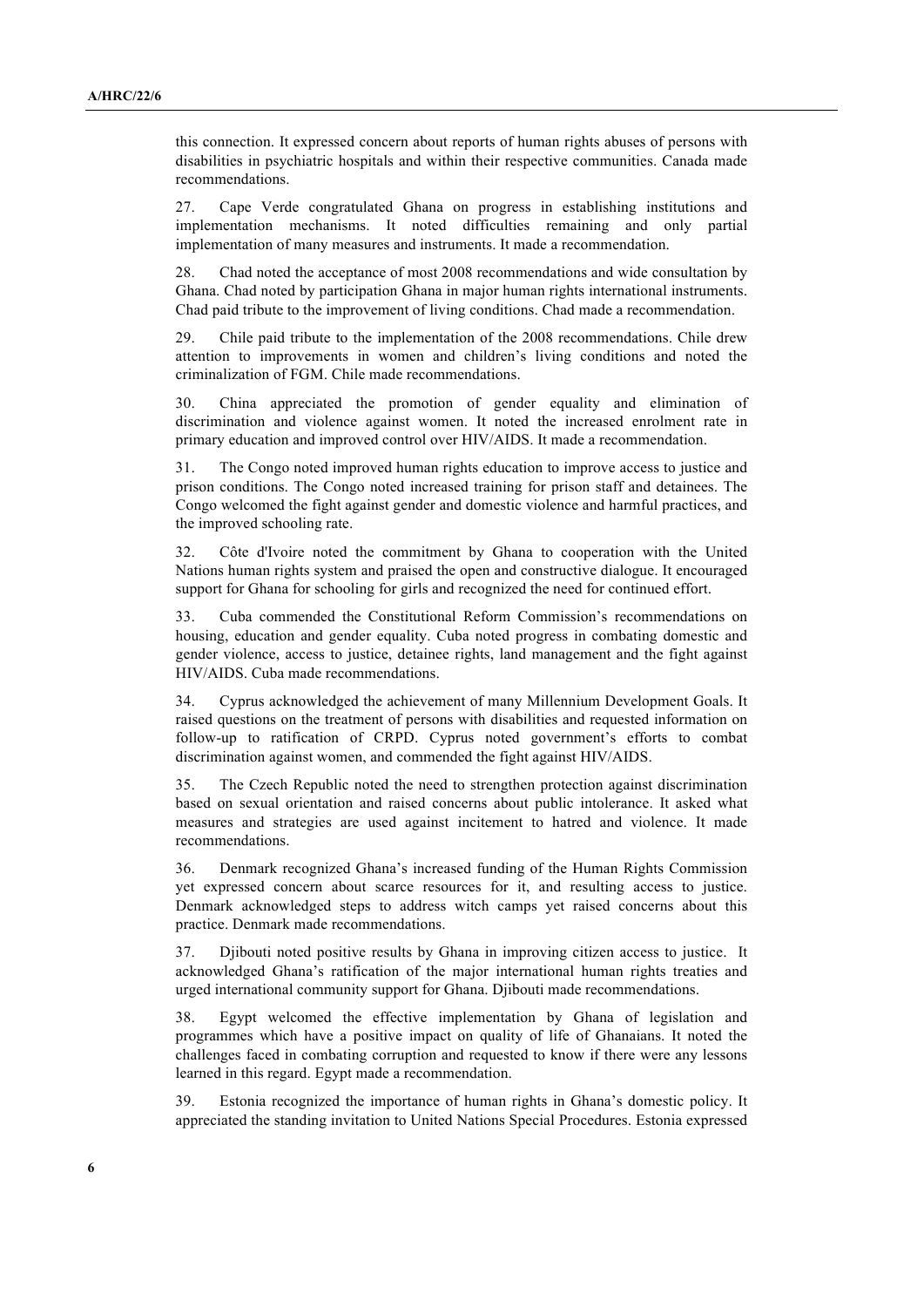concern about violation of women's rights, discrimination and FGM. Estonia commended Ghana on Internet freedom but deplored low access. Estonia made recommendations.

40. Ethiopia congratulated Ghana on ratification of CRPD and the recognition of female genital mutilation as a criminal offence. Ethiopia commended the progress made in implementing accepted UPR recommendations and encouraged Ghana to set up a national mechanism to oversee such implementation.

41. France expressed concern at violence against women and girls and FGM. France requested information on mechanisms prohibiting harmful traditional practices. France expressed concern about lesbian, gay, bisexual and transgender (LGBT) discrimination. It recalled concern raised by the Committee against Torture (CAT) regarding the issue of impunity and torture. France made recommendations.

42. Germany highlighted continuous improvement in access to safe drinking water and sanitation. Germany made recommendations.

43. Greece acknowledged the combat against HIV/AIDS and improved rights for persons with HIV/AIDS. Greece recognized the combat against FGM but expressed concern. Greece made recommendations.

44. Hungary noted women's improved awareness of their rights and improved equality in property inheritance. It noted increased enrolment of girls but raised concern over girls' access to education in northern Ghana. Hungary made recommendations.

45. India expressed concern over human rights challenges and acknowledged the multistakeholder, multi-sectoral approach to addressing these. India welcomed progress made against domestic violence, HIV/AIDS and in awareness of discrimination against women. India made a recommendation.

46. Indonesia welcomed achievements by the Commission on Human Rights and Administrative Justice (CHRAJ) and urged adequate budgeting and compliance with the Paris principles. Indonesia noted the roadmap to implement the Domestic Violence Act and commended reduced HIV/AIDS. Indonesia made recommendations.

47. Iraq welcomed the efforts taken in eradicating domestic violence, in combating HIV/AIDS and in eradicating harmful traditional practices. Iraq made recommendations.

48. Italy welcomed improved children's rights but expressed concern over child labour, schooling and illiteracy. Italy acknowledged efforts to promote women's rights but raised concerns about violence against women and FGM. It made recommendations.

49. Kenya noted improved public education and awareness of human rights. Kenya highlighted constitutional review by Ghana. Kenya welcomed implementation by Ghana of most of the UPR 1st cycle recommendations and progress on women's and children's rights. Kenya made a recommendation.

50. Kyrgyzstan noted that Ghana accepted the recommendation from the Constitution Review Commission to abolish the death penalty. It also noted the measures taken in the areas of housing, education and in the elimination of harmful traditional practices. It made a recommendation.

51. Lesotho commended socio-economic, civil and political progress. It raised concerns over education, health, and employment challenges yet noted measures to improve these issues. It made a recommendation.

52. Luxembourg requested information on measures planned to combat the high level of infant mortality. It recognized recent stability in Ghana yet asked what measures had been taken concerning the December 2012 elections and post-electoral situation. Luxembourg raised concerns and made recommendations.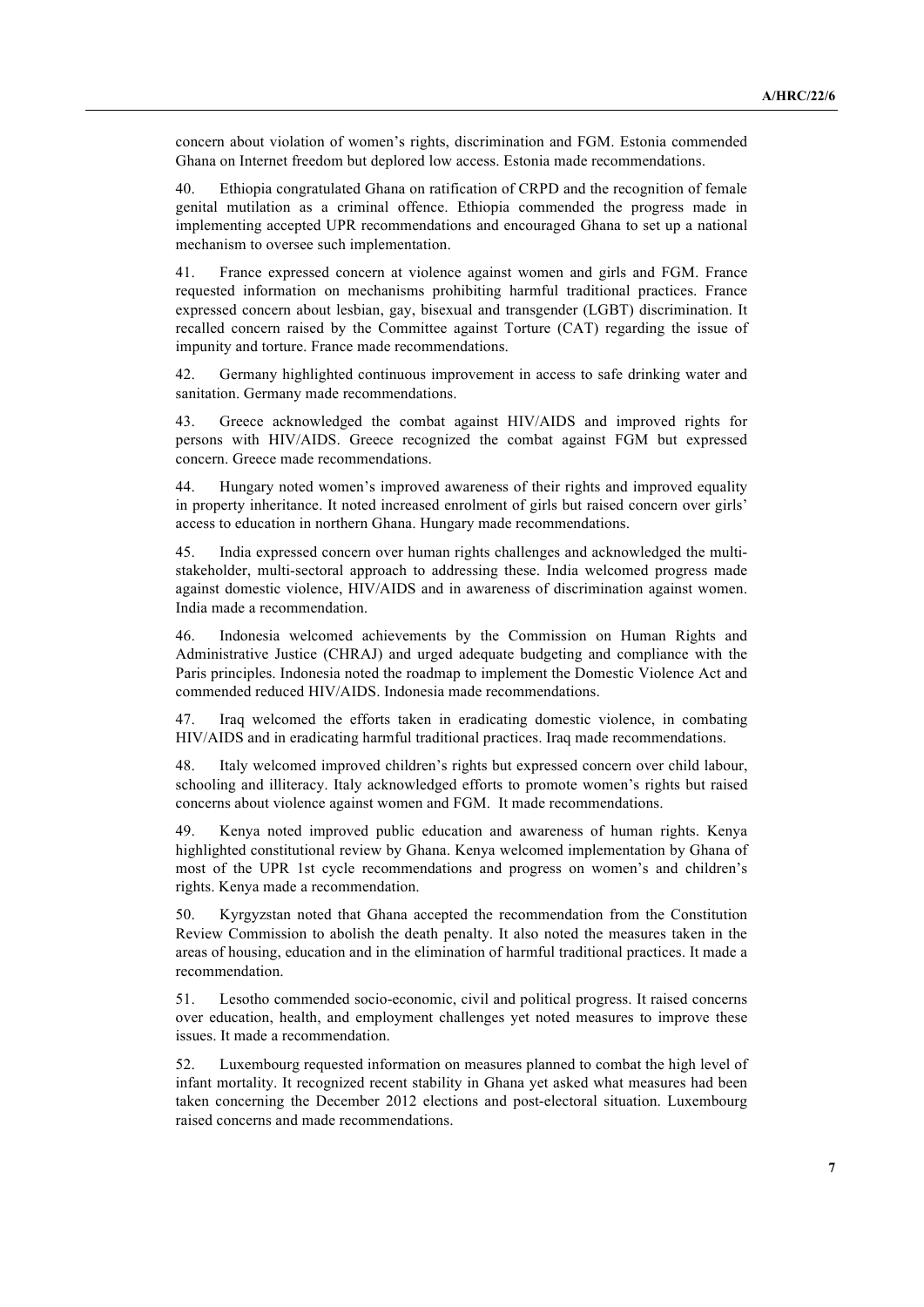53. Malaysia acknowledged progress in implementing recommendations and commended the constitutional review process. Malaysia recognized improvements in health, children's rights, education, combating corruption and land management. Malaysia made recommendations.

54. Mauritania highlighted wide consultation of stakeholders, noted proposed reforms to improve human rights and welcomed progress in health and education. Mauritania encouraged Ghana to improve schooling for girls, combat stereotypes, harmful traditional practices and improve women's and girls' rights.

55. Mexico recognized measures to improve girls' right to education. Mexico hoped that the draft laws on inheritance rights would ensure that women enjoy their property rights. Mexico encouraged Ghana to continue to combat discrimination against women in law and in practice. Mexico made recommendations.

56. Morocco noted the priority of human rights education and welcomed the constitutional review. It welcomed the national action plan to combat corruption and reform financial management. Morocco asked what measures would be taken for the operationalization of this action plan. It welcomed progress in schooling and urged international support.

57. Namibia welcomed the improved land registration process. It commended the upcoming National Human Rights Action Plan. Namibia made recommendations.

58. The Netherlands commended progress made yet raised concern over ratification of the Optional Protocol to the Convention against Torture (OP-CAT) and related national legislation. The Netherlands welcomed increased sexual orientation and gender identity awareness and access to justice and urged rapid completion of ongoing research. It made recommendations.

59. Nigeria commended the policies which enabled the enjoyment of the right to health and encouraged Ghana to redouble its efforts to ensure balanced coverage of the National Health Insurance Scheme. It acknowledged efforts in the fight against HIV/AIDS. It welcomed efforts to eradicate negative cultural practices.

60. Norway welcomed the acceptance by Ghana of the recommendation by the Constitution Review Commission to abolish the death penalty as well as the intention to set up an inter-ministerial implementation committee to oversee the implementation of recommendations the country receives during the UPR process. Norway raised concerns about discrimination against sexual minorities and prohibition of sexual activity between consenting adults of the same sex. Norway made recommendations.

61. Palestine welcomed the establishment of a Domestic Violence Secretariat to coordinate effective implementation of the Domestic Violence Act. Palestine acknowledged that the Ghana Prison Service continues to be engaged in reforming, rehabilitating and improving prisoner welfare. It made a recommendation.

62. The Philippines acknowledged the positive steps by Ghana in addressing violations of the rights of women and children and improved access to education and justice for women. It applauded Ghana for its continued policies to protect the rights of migrants and their families. It made recommendations.

63. The delegation then addressed (advance) questions it had received from the Czech Republic, Denmark, the Netherlands, Mexico, Germany, Slovenia, Spain, Luxembourg and Canada.

64. With regard to measures to ensure that victims of violence are not obliged to pay the cost of their medical examination (Czech Republic), Ghana emphasized that the Domestic Violence Act provides for free medical care for victims of violence. The Police Hospital in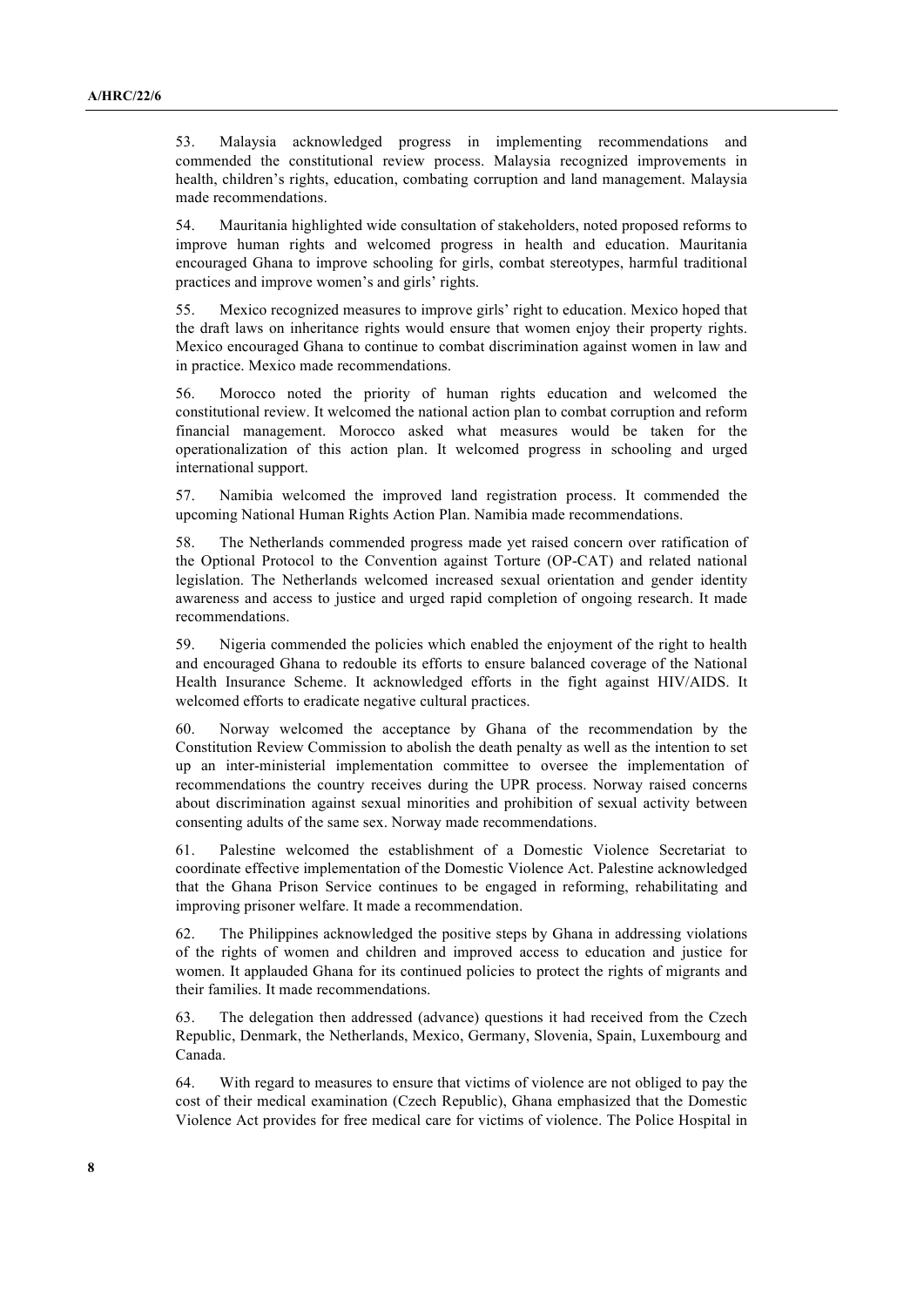Accra offers free medical treatment and the Domestic Violence and Victims Support Unit (DOVVSU) also pays for other medical services. Additionally, the Ministry of Women and Children's Affairs (MOWAC) has set up a fund to assist victims of domestic violence abuse which would soon become operational.

65. On the status of the Right to Information Bill, (Czech Republic, Denmark, Netherlands), the delegation reported that it is currently being considered by Parliament. The Bill is in line with the international standard for freedom of expression in that it provides for maximum disclosure in relation to governance. It also provides for restrictions regarding public safety and national security inter alia. It is likely to be passed next year.

66. On the issue of trokosi and witch camps (Germany), the delegation emphasized that the issue of violence against persons suspected of practising witchcraft is a challenge, given that it deals with entrenched beliefs, which makes it difficult to eradicate through legislation. Although the Ghanaian Criminal Offences Act criminalizes lynching, maltreatment and other human rights abuses, extensive education in these areas is needed and is ongoing. There is also the need to protect those who have been forced to flee their homes, as well as make life more comfortable for them in refugee camps.

67. The practice of trokosi has been criminalized by the Criminal Offences Act. This is also a practice firmly rooted in the cultural beliefs of a few communities. Ghana is committed to continuing the extensive educational campaigns and consultations already in progress to change the mind-sets of persons who indulge in these practices.

68. With regard to steps taken to promote an improved dialogue and relationship between mining companies, security forces and mining communities (the United Kingdom of Great Britain and Northern Ireland), the delegation acknowledged that the mining industry in Ghana has witnessed some challenges in recent times, notably illegal mining and its attendant environmental hazards and dissatisfaction among the mining communities, which finds expression in conflict. To adequately address these problems, Parliament passed six sets of regulations in June 2012, to give full effect to the Minerals and Mining Act.

69. Ghana is furthermore committed to ensuring that businesses in the mining sector as well as in the other sectors of the economy give due regard to human rights issues in their operations. Ghana welcomes the Guiding Principles on Business and Human Rights for implementing the United Nations Protect, Respect and Remedy Framework as it will help the country address protection gaps in respect of business-related human rights abuses.

70. Regarding the country's National Reconciliation Commission (Mexico), the delegation stated that this Commission was set up to provide a platform for victims of human rights abuses to share their painful experiences and seek reparation. The Commission recommended reparations to victims in the form of monetary awards which have been fully paid. Some also had confiscated properties returned to them. Those who still feel dissatisfied have the right to petition the Attorney General.

71. As to what is being done about the situation in the prisons (Germany), the delegation reported that several interventions have been put in place to improve conditions in the prisons. The amount allocated for feeding of each prisoner has been increased from US\$0.40 to US\$1.00. In addition, a percentage of foodstuffs produced on prison farms across the country is used to supplement the rations of the inmates.

72. All prisoners are classified as indigents under the National Health Insurance Scheme (NHIS) and thus enjoy free registration, enabling them to access good health-care services under the Scheme. Prisoners who contract communicable diseases are sent to a health facility for care. Recently the Ministry of Health has directed that doctors should be attached to the various prisons.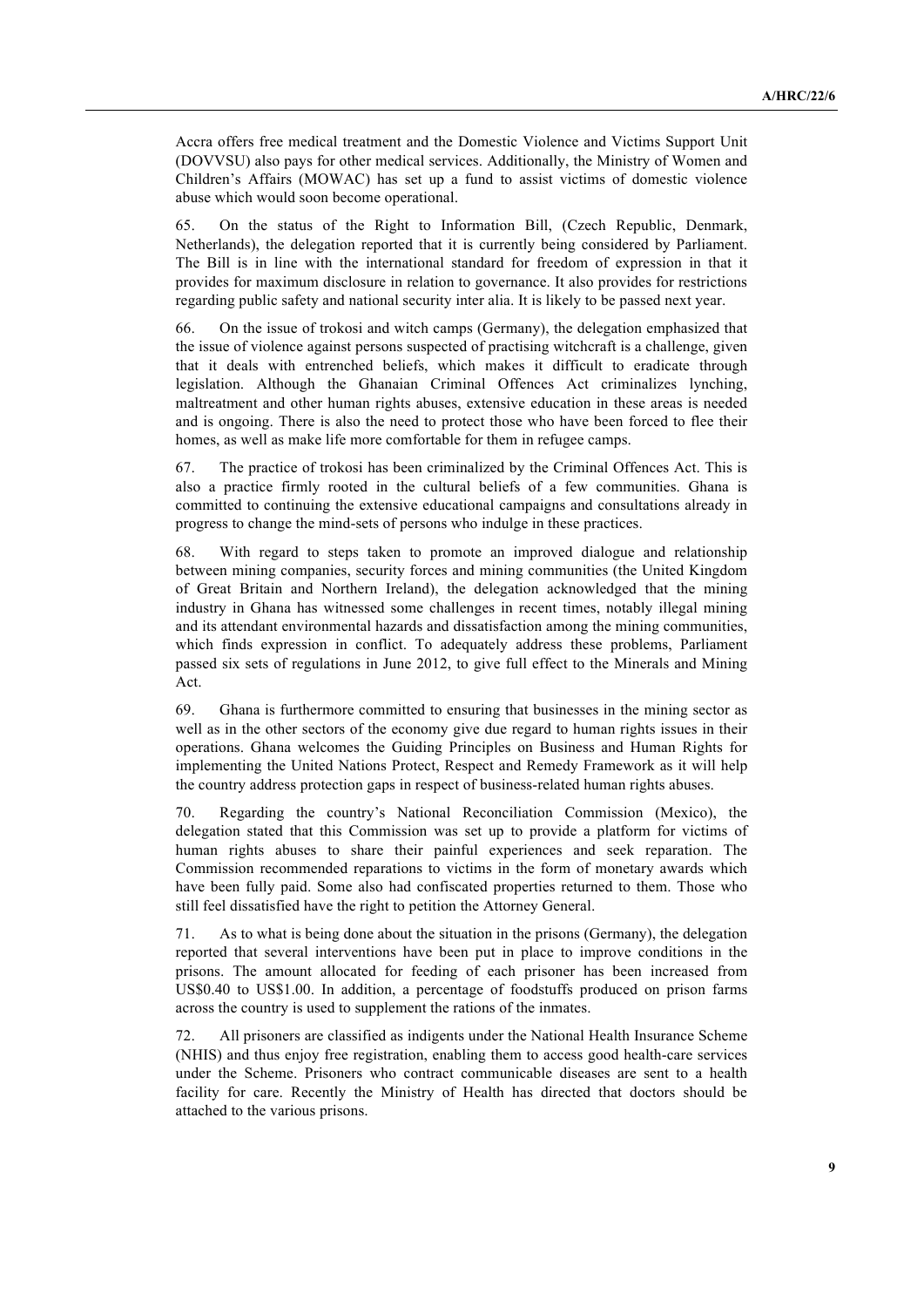73. To deal with congestion in the country's prisons, Government in 2011 completed the construction of a maximum security prison with a holding capacity for 2,000 inmates, at Ankaful in the Central Region. Inmates from other prisons are being moved to the new prison facility to ease the congestion.

74. As regards the measures to address the gaps in coverage of the NHIS (Slovenia), the Government is presently exploring alternative means of financing the NHIS.

75. Concerning whether Ghana will end its policy of non-equal treatment of homosexuals and lesbian, gay, bisexual and transgender (LGBT) people in general (Germany) and how Ghana will apply the principle of non-discrimination in relation to the issue of homosexuality, (the Netherlands), the delegation emphasized that Ghana does not have a policy of non-equal treatment of its citizens. The Constitution entrenches the fundamental principles of non-discrimination and equality. It also guarantees the freedom of religion and the rights of persons to practise that religion. The Constitution also provides for the legislature to enact laws that further the social cohesion and economic development of the people.

76. On the CAT recommendation to criminalize marital rape, the delegation highlighted that the rape provision in the Criminal Offences Act does not make any distinction among women. It is applicable to all females above sixteen, married or unmarried, and nor are perpetrators of the offence of rape defined to exclude spouses. Section  $42(\gamma)$ , which made marriage a defence to rape, has now been expunged from the statute.

77. On the measures to protect victims of child trafficking (Spain), the Government, together with MOWAC, the Department of Social Welfare and civil society organizations, has stepped up sensitization efforts in the rural communities and areas of high risk. A number of training programmes have also been undertaken by the Ministry of the Interior, Ghana Immigration Service and Ghana Police Service to equip them with the skills and capacities needed to detect, deter and prevent child trafficking. MOWAC has also constructed a number of shelters for victims of trafficking and continues to solicit support from the private sector and other concerned actors.

78. As to measures to combat the high maternal mortality rate (Luxembourg), the delegation indicated that some women do not attend hospitals due to financial constraints and that the Government has made medical treatment for pregnant women free, which has gone a long way to decreasing the number of maternal deaths. There is also increased education of women and training of traditional birth attendants to provide safe maternal care during pregnancy and delivery. Additionally, comprehensive abortion care is being carried out by the Ministry of Health to ensure that no woman dies from unsafe abortion.

79. Concerning the outcome of the review process, including the establishment of the Domestic Violence and Victims Support Unit of the Ghana Police Service (DOVVSU), the adoption of a strategic plan and the progress achieved so far (Canada), the delegation stated that DOVVSU has undertaken a number of activities intended to sensitize the public on the need to respect women's and children's rights, to desist from violent conduct and resolve internal disputes through peaceful means. Significant strides have been made in advancing women's social, economic, civil and political rights. Participation of women in public life has also improved. It is worth noting that the Speaker of Parliament and the Chief Justice are women.

80. Ratification of OP-CAT and the Optional Protocols to the Convention on the Rights of the Child, on the involvement of children in armed conflict (OP-CRC-AC), and on the sale of children, child prostitution and child pornography (OP-CRC-SC), has been approved by Cabinet, and will soon be considered by Parliament for ratification.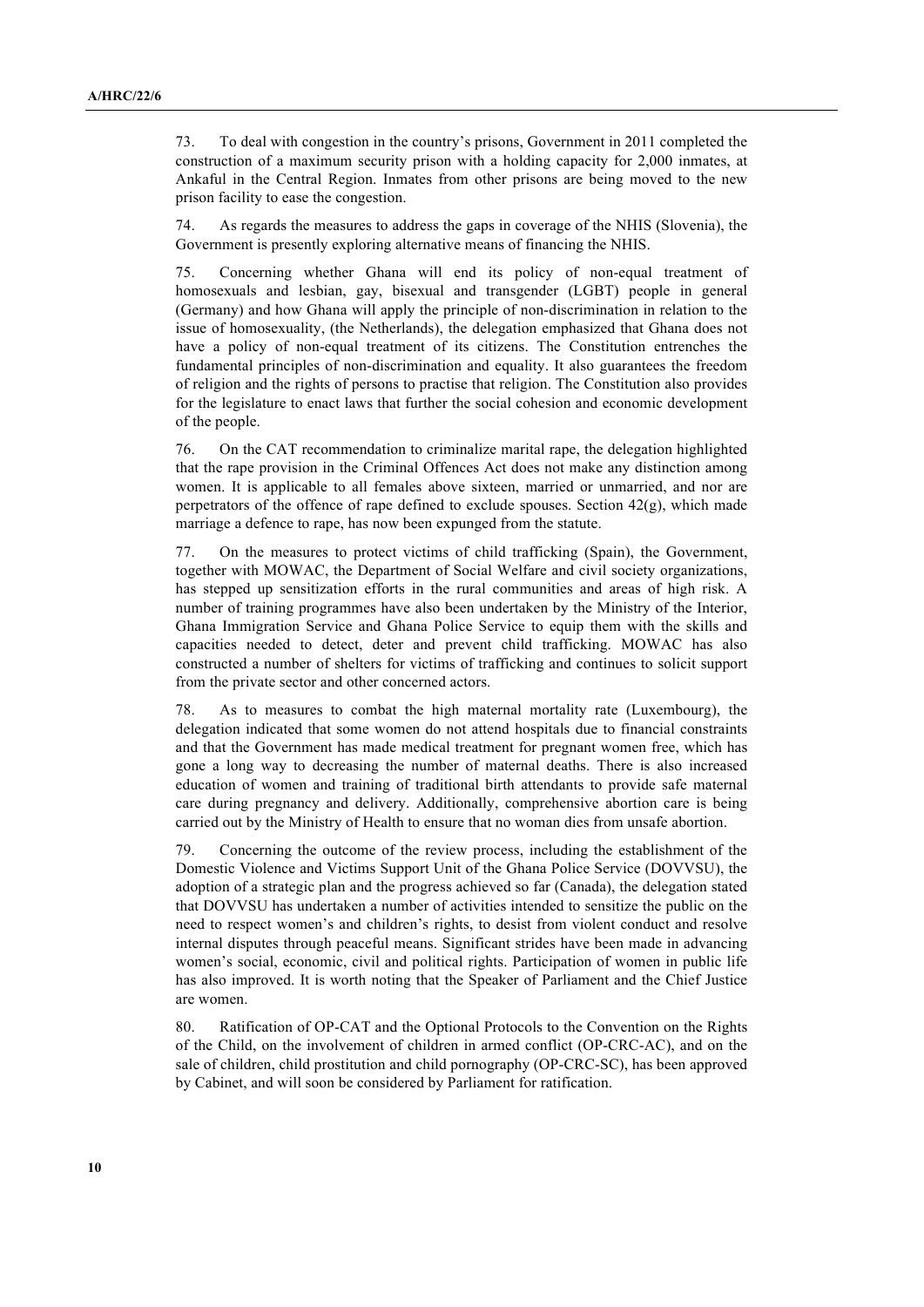81. Poland thanked Ghana for its informative national report and noted its efforts to ensure better protection of human rights, including in the area of women's and children's rights. It made recommendations.

82. Portugal welcomed the ratification by Ghana of CRPD and its cooperation with the United Nations human rights system. It stated that harmful traditional and cultural practices, discriminatory laws and lack of legal implementation were root causes of discrimination and human rights violations. It made recommendations.

83. The Republic of Korea noted that recommendations by the country's Constitutional Review Commission have made considerable contributions to enhancing basic human rights, especially in relation to gender equality, education and housing. It made recommendations.

84. Romania congratulated Ghana on its intention to create an intergovernmental committee to oversee the UPR implementation process. However, it regretted that some former recommendations had been rejected and received no more attention from the Ghanaian authorities. It made recommendations.

85. Rwanda noted the commitment by Ghana to equal participation of men and women and commended the significant progress in ensuring access to justice, fighting gender-based and domestic violence, combating harmful traditional practices and implementing a land administration project. It made recommendations.

86. Senegal acknowledged the constant commitment of Ghana to improving its human rights situation and praised the country's progress in fighting HIV/AIDS, and protecting women's rights through measures aimed at facilitating their access to justice and girls' education. It made recommendations.

87. Singapore noted the achievement of Ghana in the area of education, with one of the highest school enrolment rates in Africa. It also noted its achievement in gender parity among high school students. Singapore noted the success in lowering adult HIV prevalence. It made recommendations.

88. Slovakia recognized the commitment of Ghana to advancing its human rights record since the first review. It commended Ghana for civil society consultation in relation to drafting the national report and credited Ghana for its standing invitation issued to HRC Special Procedures. It made recommendations

89. Slovenia welcomed the running of awareness-raising programmes aimed at deepening respect for human rights. Ghana's integration of a gender perspective in implementing UPR recommendations and its steps towards eliminating harmful traditional and cultural practices that discriminate against women were also appreciated. It made recommendations.

90. South Africa welcomed the progress of Ghana on the HIV/AIDS epidemic, its commitment to international human rights law and the many instruments to which it adheres, the ratification of CRPD, women's access to justice, and the establishment of gender-based violence courts and the National Commission for Civil Education. It made recommendations.

91. South Sudan noted the establishment of the gender-based domestic violence courts and requested to know whether court costs and other fees associated with civil criminal modus operandi were covered by the institution, as the victims were either poor or did not work outside the home. It made recommendations.

92. Spain welcomed the ratification by Ghana of CRPD and viewed very positively the recommendation of the Constitutional Review Commission regarding abolition of the death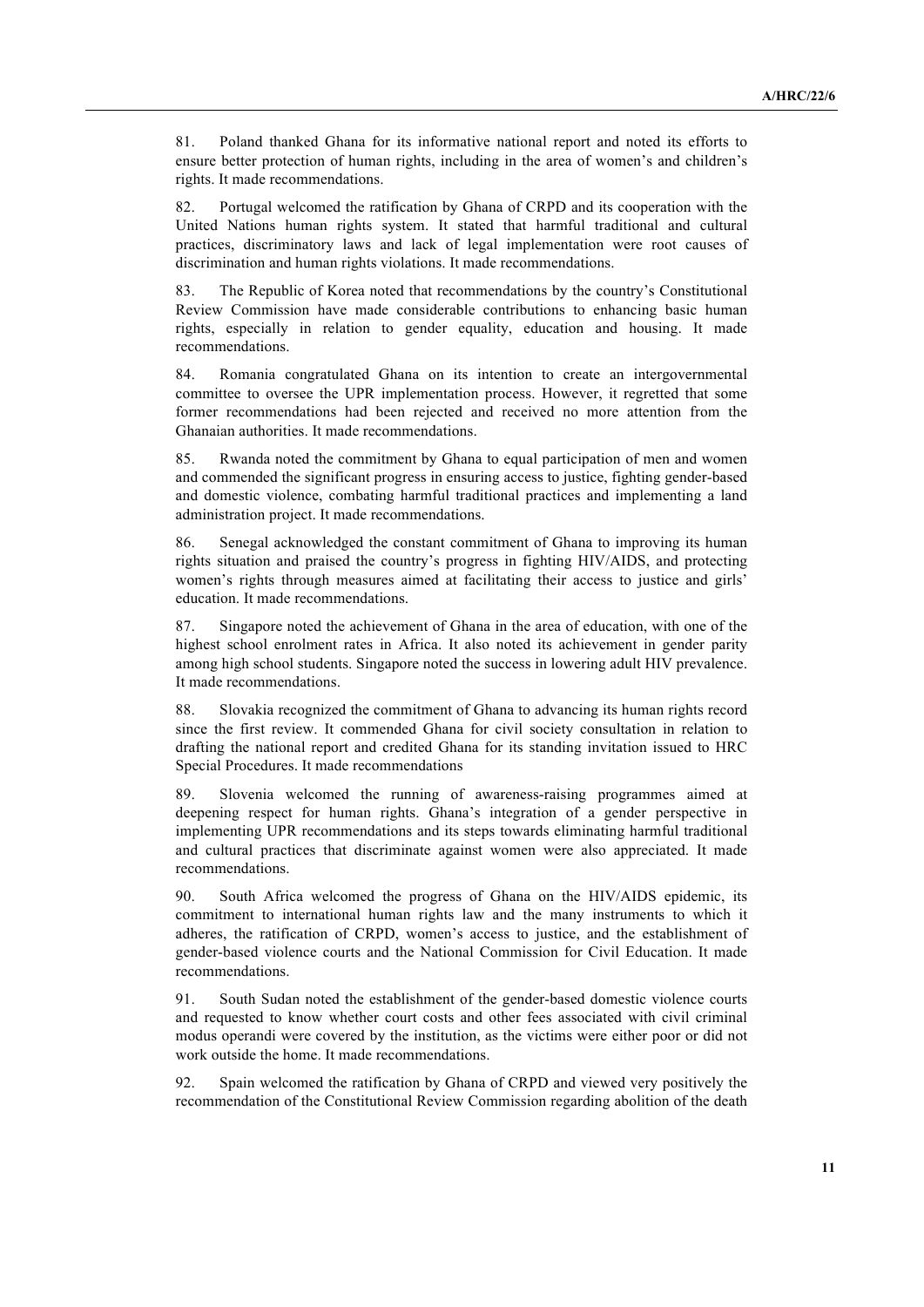penalty, which has been including in the White Paper on constitutional reform. It made recommendations.

93. Sri Lanka acknowledged the public education programmes by the Commission on Human Rights and Administrative Justice, the stabilization of the AIDS epidemic, and the efforts to protect women's and children's rights and increase girls' enrolment at school. It made a recommendation.

94. The Sudan wished to emphasize that great efforts have been made by the Ghanaian Government and civil society to ensure that girls enrol and stay at school in order to lessen the gender gap in the education system. It made recommendations.

95. Swaziland stated that Ghana had undertaken much activity aimed at addressing recommendations made at its review in 2008. The delivery of access to human rights may be hampered by the lack of resources. Swaziland encouraged Ghana to lobby the international community for assistance in this regard.

96. Switzerland commended the adoption by Ghana of the Action Plan for Human Rights and its willingness to improve protection through constitutional reform, and specifically in relation to abolition of the death penalty. Ghana has taken measures to improve the protection of women and children. It made recommendations.

97. Thailand noted the efforts of Ghana to promote the right to education, including raising literacy rates and access to education, especially for girls in rural areas. Thailand commended Ghana for ratifying CRPD and for its Mental Health Act 2012 as well as its National HIV Strategic Plan. It made recommendations.

98. Timor-Leste commended Ghana for its considerable progress in many areas, including prison conditions, gender-based violence, criminalization of harmful traditional practices and police brutality. However, several stakeholder submissions have called attention to a number of remaining issues including continued alleged brutality and excessive use of force by the police. It made a recommendation.

99. Togo praised the country's measures against domestic and gender-based violence, harmful traditional practices and the HIV/AIDS epidemic as well as its ratification of the Convention on Persons with Disabilities. Togo encouraged Ghana to accelerate steps to eradicate torture and other cruel, inhuman or degrading treatments.

100. Trinidad and Tobago commended the progress of Ghana in the promotion and protection of human rights, specifically the National Human Rights Action Plan, the Gender-based Violence Courts, the plethora of social programmes and the new five-year HIV/AIDS strategic plan. It made recommendations.

101. Tunisia noted the setting up by Ghana of its Constitutional Review Commission and recorded progress in access to justice, rights of detainees and combating domestic violence. Tunisia congratulated Ghana on establishing its National Action Plan for Human Rights and its strategy for national growth and poverty reduction. It encouraged Ghana to continue to improve respect for freedom of expression and freedom of peaceful assembly and association rights. It made recommendations.

102. Turkey recognized the steps taken by Ghana towards eradicating harmful traditional practices, ensuring equal rights for women and promoting education and health as important developments. It also commended Ghana on its anti-corruption action plan and improved land regime. It made recommendations.

103. Uganda noted the attention Ghana had given to combating harmful traditional practices, training traditional leaders on the Domestic Violence and Criminal Offences Acts, establishing Technical Support Units and launching the new HIV Strategic Plan. Uganda made a recommendation.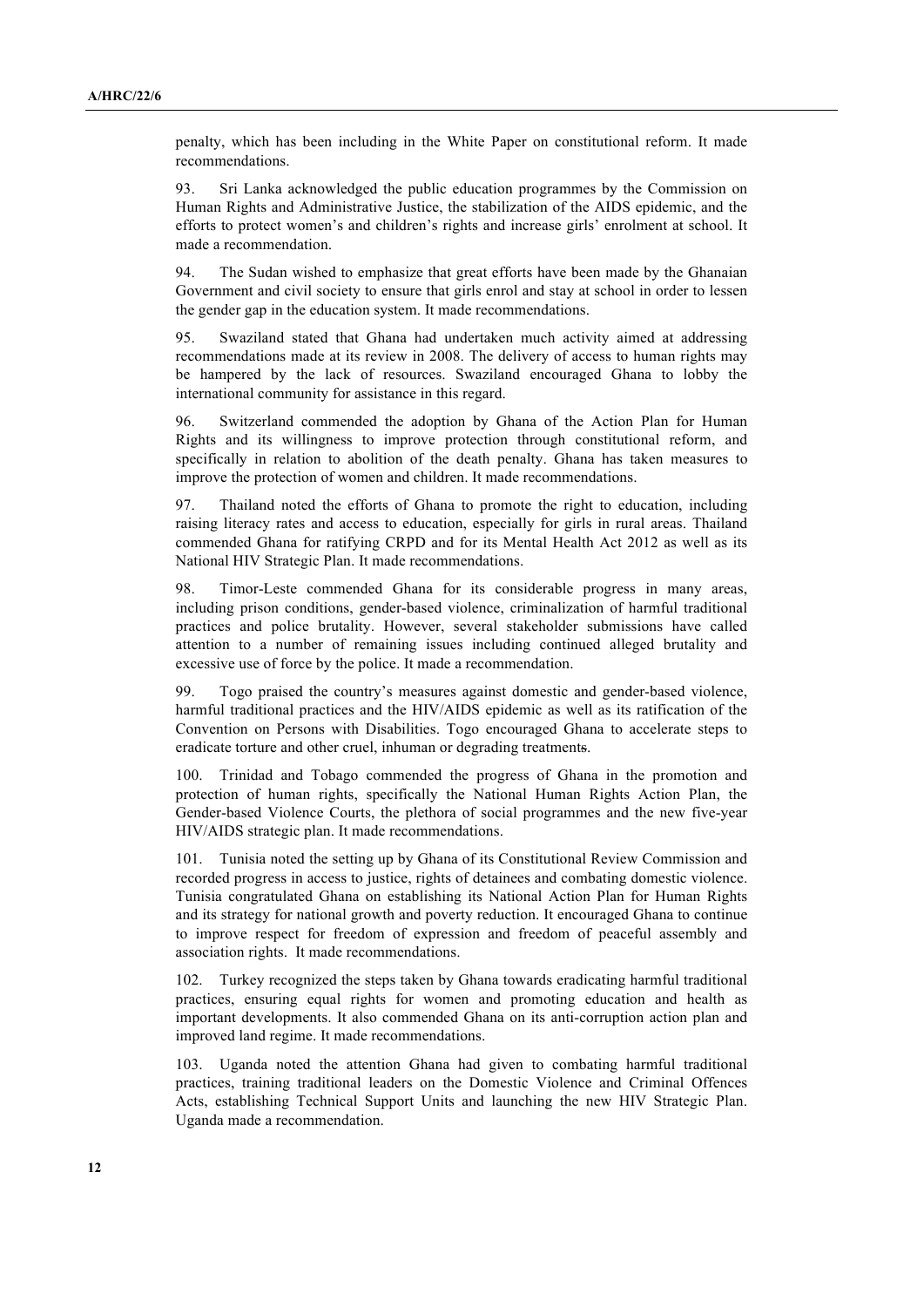104. The United Kingdom of Great Britain and Northern Ireland noted that the Ghanaian Constitution guarantees fundamental human rights and freedoms, including civil, political, social, economic and cultural rights. Progress towards abolition of the death penalty and eliminating discrimination against the disabled would be welcomed. It made recommendations.

105. The United States of America encouraged Ghana to increase prosecutions of human trafficking and services offered to victims and to give special attention to the fight against forced child labour in the fishing industry on Lake Volta. It also encouraged the protection of all citizens regardless of sexual orientation. It made recommendations.

106. Uruguay commended the work of the Commission on Human Rights and Administrative Justice. However, it has been reported that women practising witchcraft and widows are violently treated, often being stripped of their inheritance and sometimes subjected to humiliating rituals, whilst cases of female genital mutilation are alarmingly high. It made recommendations.

107. Zimbabwe stated that Ghana has made tremendous progress in areas including the advancement of the equality and empowerment of women, the enrolment of girls in school, the effective delivery of justice and the protection of children's rights. It made a recommendation.

108. Algeria noted the concrete efforts of Ghana in the promotion and protection of human rights by an institutional strengthening programme, in particular the setting up of Constitutional Review, Human Rights and Administrative Justice and HIV/AIDS Commissions. It made recommendations.

109. Angola praised the continued commitment of Ghana to human rights mechanisms and international instruments along with Government efforts in promoting rights and fundamental freedoms through constitutional reforms, adoption of legislation in the fields of penal justice and measures in the fields of housing, education and sexual equality.

110. Australia welcomed the commitment of Ghana to abolish the death penalty and to several human rights reforms, particularly those in support of gender equality. It expressed concern about protection of the rights of persons with disabilities, as well as the reports of police brutality, arbitrary arrest and excessive detention. It made recommendations.

Austria commended the country's fight against gender-based violence and the establishment of a specific gender-based violence court, but was concerned about persistent violence against women. Austria was alarmed that harmful traditional practices, including female genital mutilation, are still carried out, especially in Northern Ghana. It made recommendations.

112. Bangladesh was impressed by the efforts of Ghana in promoting and protecting the human rights of its people, and in ratifying the major international human rights treaties. Bangladesh commended Ghana for achieving a decline of over 25 per cent in HIV prevalence. It made recommendations.

113. Belgium commended the recommendation, made by the Ghanaian Constitutional Reform Commission, to abolish*, de jure*, the death penalty. In this regard, Belgium would like to know whether the Ghanaian authorities undertake to follow this recommendation. It made recommendations.

114. Benin noted with satisfaction the progress of Ghana in the fields of access to justice, improved detention conditions, combating domestic violence, eliminating harmful cultural practices, spouse property rights, the inheritance issue and refugee return to families and communities.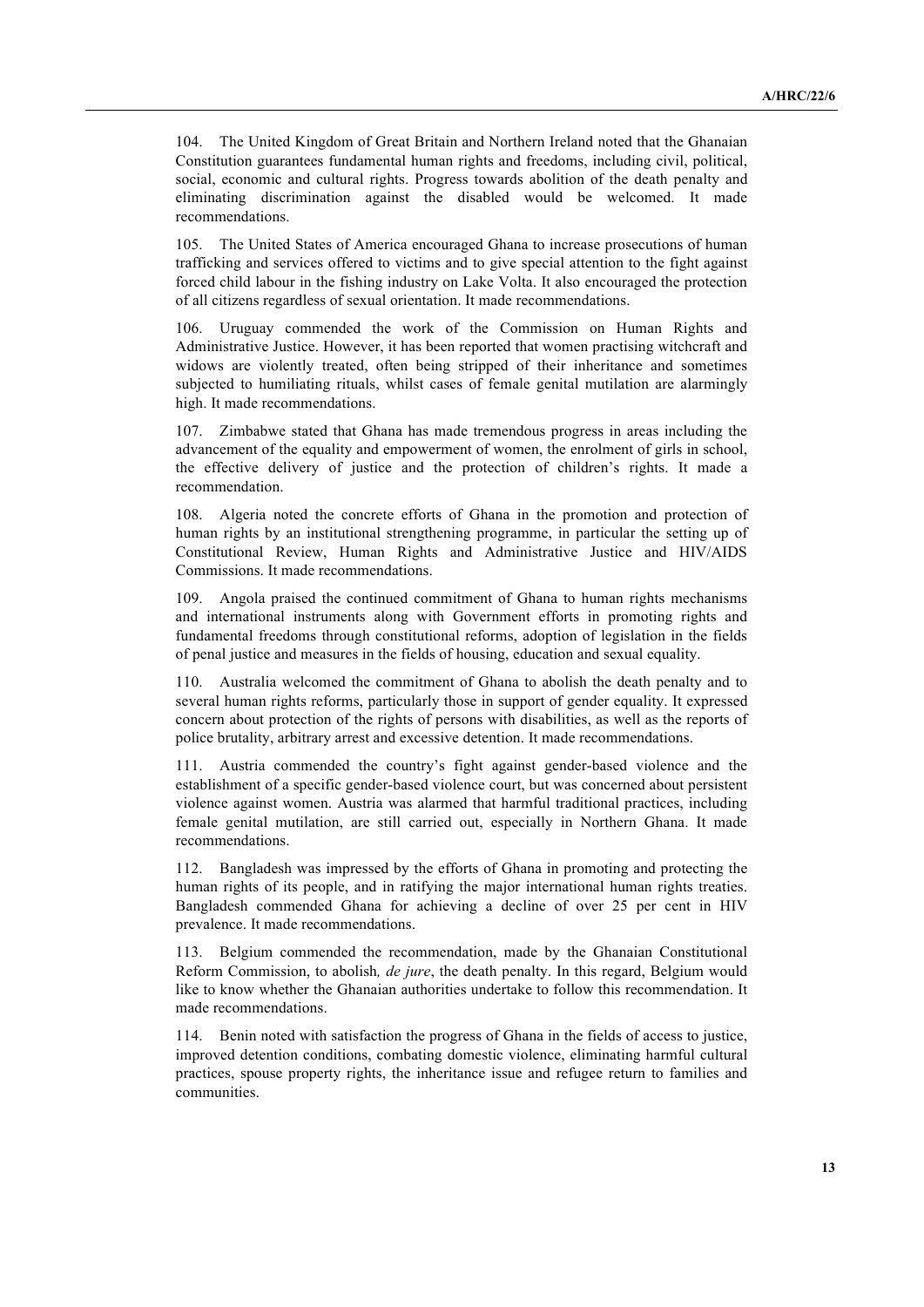115. Botswana commended Ghana for its clear commitment to promoting and protecting human rights. Botswana appreciated the institutional improvements in Ghana and the recent constitutional review as well as gender equality and property inheritance legislation, and improved birth registration. It made a recommendation.

116. Brazil recalled the concern it raised in 2008 on the lack of gender perspective in the implementation of the Rent Act and was pleased to know that this Act was being reviewed. It commended Ghana for its efforts in decreasing HIV/Aids prevalence, especially by controlling new infections and reducing mother-to-child transmission. Brazil made recommendations.

117. The delegation stated that, as part of efforts to address the gaps in its human rights framework, the Government is working with the Commission for Human Rights and Administrative Justice (CHRAJ), the National Human Rights Institution and other stakeholders to develop a national Human Rights Action Plan (NHAP). In addition, the MOWAC is working closely with CHRAJ and other stakeholders to put in place a comprehensive gender action plan to specifically address the gender inequality that persists in the social set-up.

118. On the issue of legal costs to victims of violence, proceedings brought are criminal in nature and instituted by the State, and the victims incur no costs. In some cases, judges are given the mandate to award some compensation to victims.

119. The Constitutional Review Commission, set up to review the 1992 Constitution of Ghana with a view to making recommendations for strengthening of the Governance architecture, has submitted its report to the Government. The Government has accepted the majority of their recommendations, and consultations are ongoing to examine the feasibility of the other recommendations yet to be accepted. A Committee has been set up to consider the implementation of the accepted recommendations.

120. The Commission recommended the creation of an independent fund to finance the advocacy activities and institutional-building programmes of the independent governance institutions such as the Judiciary, Electoral Commission, Media Commission, CHRAJ and the National Commission for Civic Education. This recommendation is intended to have regard to the need to safeguard the independence, neutrality and impartiality of the governance institutions tasked with the promotion of human rights. In this regard, the Government will welcome any suggestions, contributions or support from the international community that will strengthen the capacity of these critical institutions to deliver on their mandate. Many of the questions raised during the interactive sessions were addressed in the Deputy Minister's introductory remarks, especially on the death penalty and harmful cultural practices.

121. In response to concerns about the upcoming elections to take place on 7 December 2012, the delegation assured the Council that the Government was committed to ensuring free, fair and transparent elections. To further enhance transparency of the process, a biometric registration of eligible voters has been introduced for the very first time in the country's electoral history. The Government has also taken concrete steps to adequately resource the Electoral Commission as well as other relevant institutions, which are actively involved in educating the public on their rights and obligations during the elections. He assured the Council that government is doing its best to ensure that all play their part in safeguarding the independence neutrality and impartiality of the governance institutions tasked with promoting human rights.

122. The delegation thanked the UPR Working Group for the opportunity given to Ghana to engage the Working Group in the review of its human rights framework. Ghana looks forward to a fruitful collaboration in implementing the recommendations that it would accept.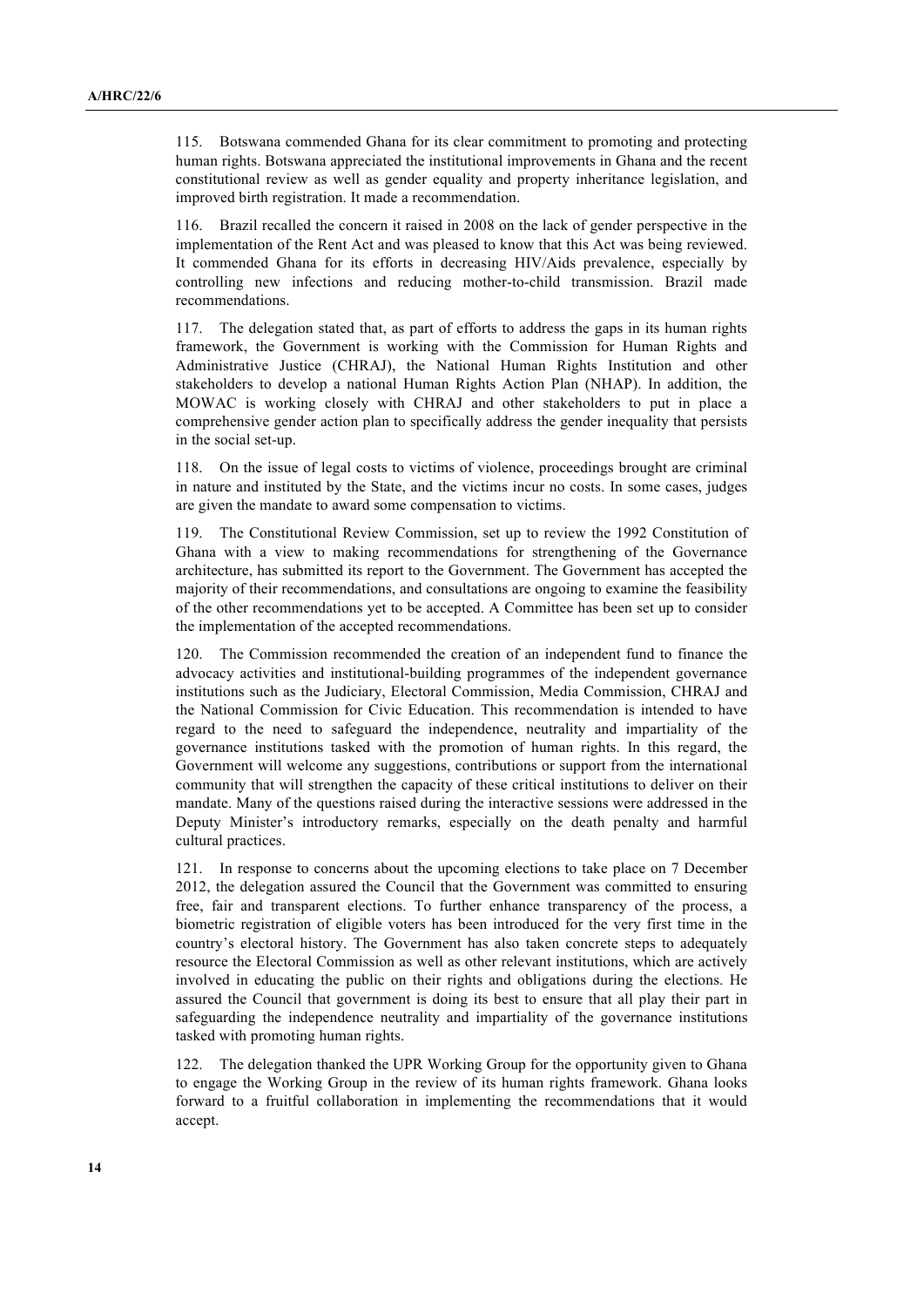#### **II. Conclusions and/or recommendations**\*\*

123. **The recommendations formulated during the interactive dialogue/listed below enjoy the support of Ghana:**

123.1. **Expedite the ratification of the Optional Protocols to the Convention on the Rights of the child (CRC) (India);**

123.2. **Ratify the two Optional Protocols to the Convention on the Rights of the Child, on the involvement of children in armed conflict (OP-CRC-AC), and on the sale of children, child prostitution and child pornography (OP-CRC-SC) (Sudan);**

123.3. **Ratify OP-CRC-AC and OP-CRC-SC (Greece);**

123.4. **Consider early ratification of the newest OP to CRC on a communications procedure (Slovakia);**

123.5. **Consider ratifying the Palermo Protocol supplementing the United Nations Convention against Transnational Organized Crime (Philippines);**

123.6. **Consider ratifying ILO Convention 189 (2011) concerning decent work for domestic workers (Philippines);**

123.7. **Ratify before the end of the third UPR cycle those Conventions to which Ghana is a signatory (Hungary);**

123.8. **Put to an early referendum all recommendations of the Constitutional Review Commission approved by the Government that require changes to the Constitution, including the removal of the death penalty (United Kingdom of Great Britain and Northern Ireland);**

123.9. **Integrate into its domestic law the various international human rights instruments to which it is a party (Chad);**

123.10. **Implement the recommendations of the Committee on the Elimination of Discrimination against Women from 2006 to bring article 7 of the Constitution and section 10 of the Citizenship Act in line with article 9 of the Convention on the Elimination of All Forms of Discrimination against Women (CEDAW) (Slovenia);**

123.11. **Intensify its efforts to complete the alignment of national legislation with the provisions of the Rome Statute and to expedite the process of ratification of OP-CAT (Tunisia);**

123.12. **Develop and implement a National Action Plan for human rights, in order to framework a systematic approach to the promotion and the protection of human rights in the country (Indonesia);**

123.13. **Give momentum to the process of completing the drafting of a National Human Rights Action Plan (NAHRAP) which would enable the country to address all human rights concerns in a comprehensive and holistic manner (Kenya);**

123.14. **Continue its fight to promote and protect women's rights (Bangladesh);**

Conclusions and recommendations have not been edited.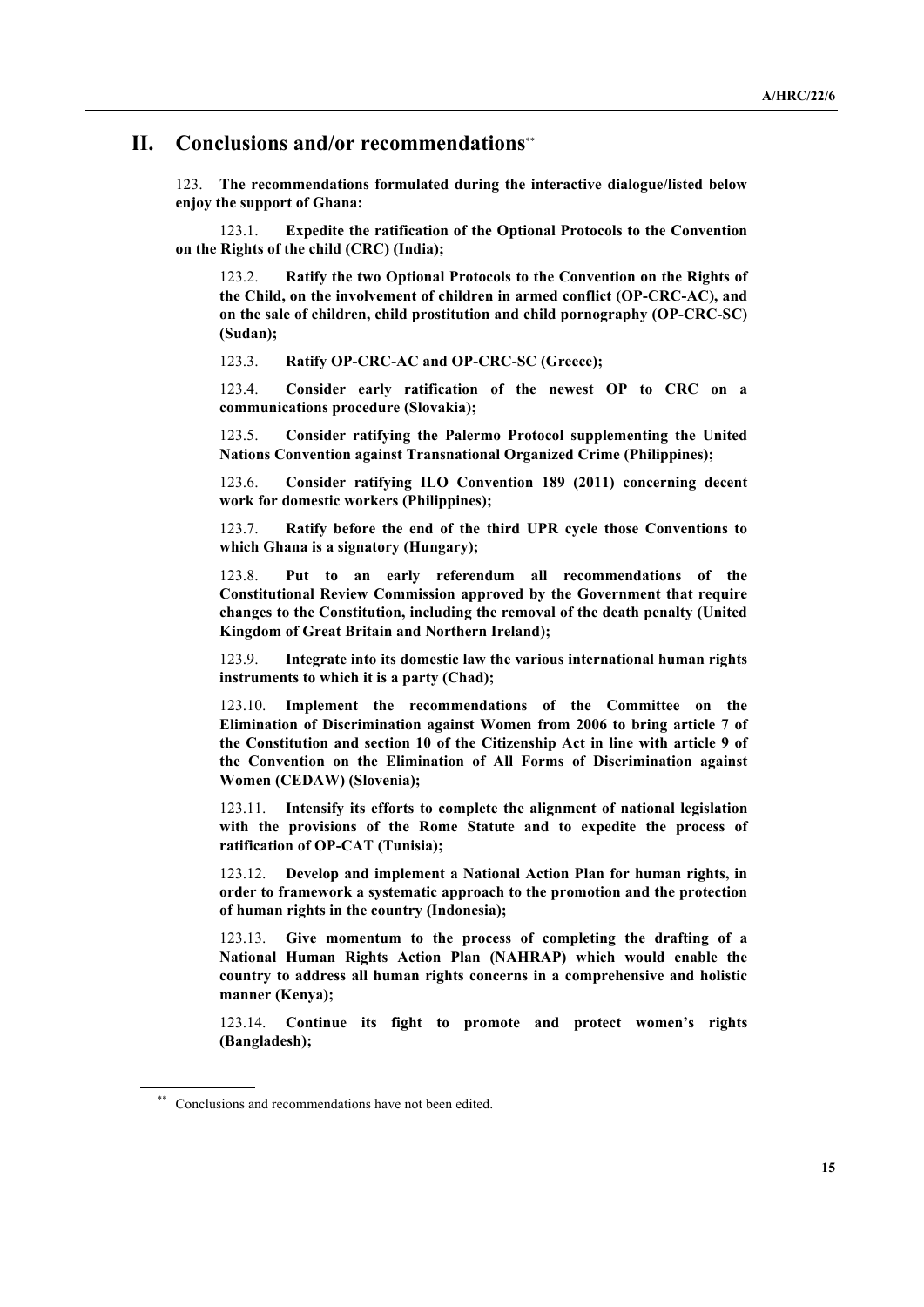123.15. **Continue its current efforts in the field of promotion and protection of women's rights (Egypt);**

123.16. **Continue to prioritize the promotion and the protection of the rights of women (South Africa);**

123.17. **Redouble its efforts to ensure the protection of the rights of women and children (Luxembourg);**

123.18. **Make efforts to achieve gender equality, including through adoption of the Property Rights of Spouses Bill and the Intestate Succession Bill (Iraq);**

123.19. **Enforce the prohibition of torture while reflecting on the condition of detention centres (Turkey);**

123.20. **Explicitly prohibit corporal punishment of children in all settings, including the home (Austria);**

123.21. **Report back to the Working Group of the UPR on the subject of access to justice, at the next review of Ghana for the UPR (Netherlands);**

123.22. **Accelerate necessary measures for training police personnel on the principles of human rights and the minimum treatment of prisoners and detainees according to a clear curriculum (Iraq);**

123.23. **Carry out awareness-raising campaigns to promote the birth registration of all children, particularly those living in poverty, and adopt necessary measures to guarantee effective access to free birth registrations for new-borns (Mexico);**

124. **The following recommendations enjoy the support of Ghana, which considers that they are already implemented.**

124.1. **Criminalize and punish the practice of acts of racial discrimination (Portugal);**

124.2. **Combat discrimination, in particular against minorities and immigrants (Romania);**

124.3. **Build on its achievement and redouble its efforts to combat police brutality through administrative and judicial sanctions against perpetrators, training and education for serving police officers, and consider including relevant human rights education materials in the cadets' training curriculum (Timor-Leste);**

124.4. **Take measures in order to fight against impunity in torture and illtreatment, especially in cases of police brutality and excessive use of force (France);**

124.5. **Ensure that the fundamental legal safeguards for persons detained by the police are respected (Poland);**

124.6. **Adopt and apply legislation that effectively improves detention conditions in prison centres and ensure the respect of judicial guarantees offered to detainees (Spain);**

124.7. **Ensure the separation of juveniles and adults in prison cells, through, inter alia, establishing juvenile detention centres (Namibia);**

124.8. **Take steps to prevent, and ensure accountability for, acts of violence perpetrated against individuals, including on the basis of their sexuality (Canada);**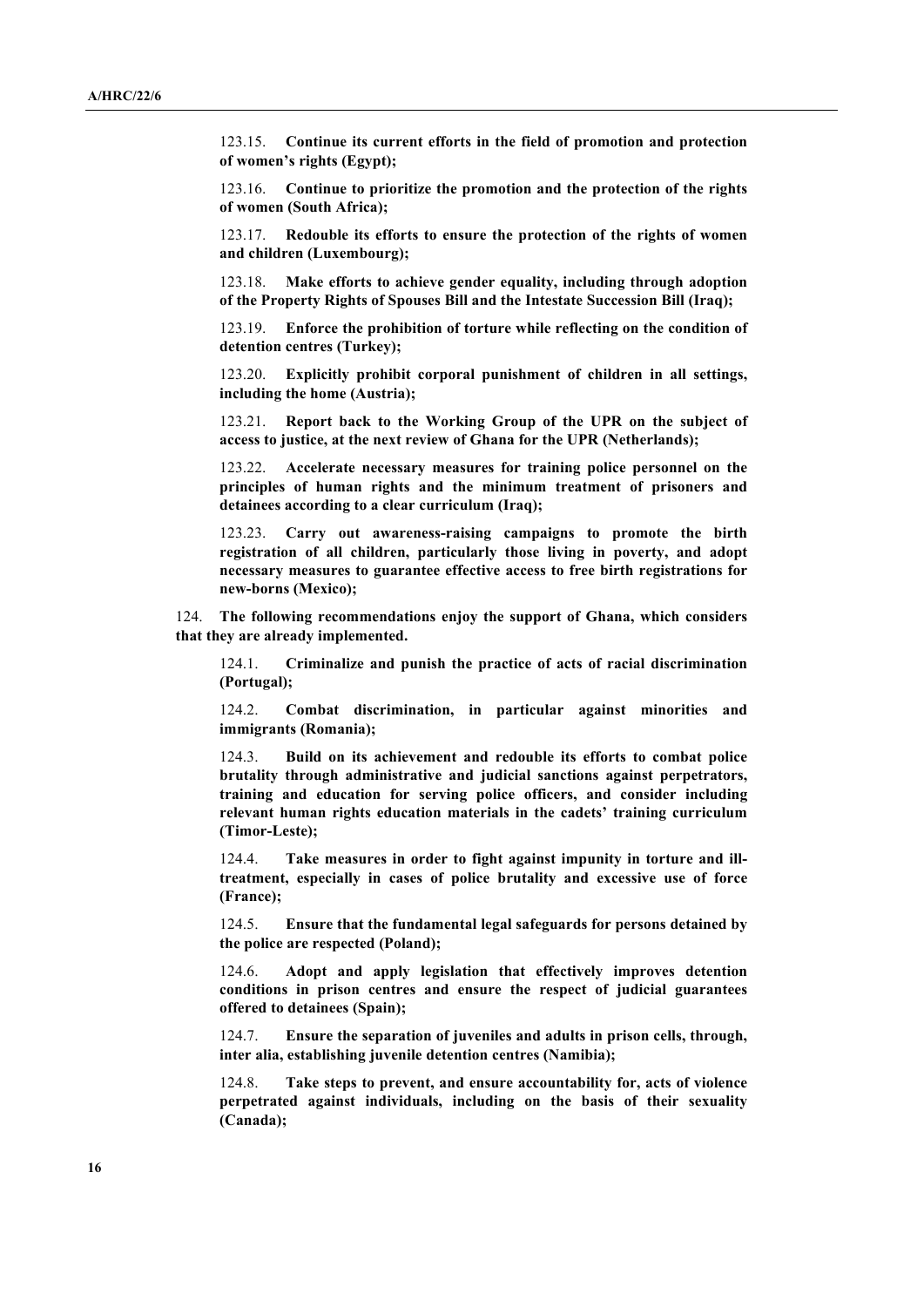124.9. **Ensure that complete and impartial investigations are conducted into allegations of attacks and threats against persons based on their sexual orientation or gender identity and bring those responsible to justice in conformity with the international standards (Belgium);**

125. **The following recommendations enjoy the support of Ghana, which considers that they are in the process of implementation.**

125.1. **Ratify the International Convention for the Protection of All Persons from Enforced Disappearance (CED), OP-CAT, OP-CRC-AC and OP-CRC-SC (Spain);**

125.2. **Consider the ratification of CRPD, and OP-CRC-SC (Rwanda);**

125.3. **Proceed swiftly with the ratification of OP-CAT (Estonia);**

125.4. **Ratify and implement OP-CAT at the earliest possible date (Czech Republic);**

125.5. **Ratify OP-CAT, and introduce human rights education for police and security forces (Australia);**

125.6. **Complete the process of full alignment of its national legislation with all obligations under the Rome Statute of the International Criminal Court and ratify the Agreement on Privileges and Immunities of the Court (Slovakia);**

125.7. **Strengthen the Commission on Human Rights and Administrative Justice (CHRAJ) through financial and human resources (Switzerland);**

125.8. **Further strengthen CHRAJ for its compliance with the Paris Principles (Tunisia);**

125.9. **Effectuate the expansion of the mandate of the CHRAJ mandate (Denmark);**

125.10. **Accelerate the adoption of pending bills and intensify efforts in order to see more strengthened implementation of the measures decided and instruments created, including in terms of the difficult fight against harmful traditional practices, protection of children, inequality of rights between sexes, and access to justice and strengthening of its effectiveness (Cape Verde);**

125.11. **Take measures to ensure a proper legal framework for the Affirmative Action Policy (Bulgaria);**

125.12. **Develop consequential strategies to fulfil the affirmative action policies of 40 per cent of women in public decision-making processes (South Sudan);**

125.13. **Remain steadfast in pursuing its impressive policies towards gender equality, particularly by strengthening measures to eradicate gender-based violence (Lesotho);**

125.14. **Take immediate action against discrimination of women by effectively enforcing women's right to equal treatment as it is guaranteed in the Ghanaian constitution, for example, by ensuring and promoting access to education (Germany);**

125-15. **Designate a national mechanism for the prevention of torture and other cruel, inhuman or degrading treatment or punishment (Poland);**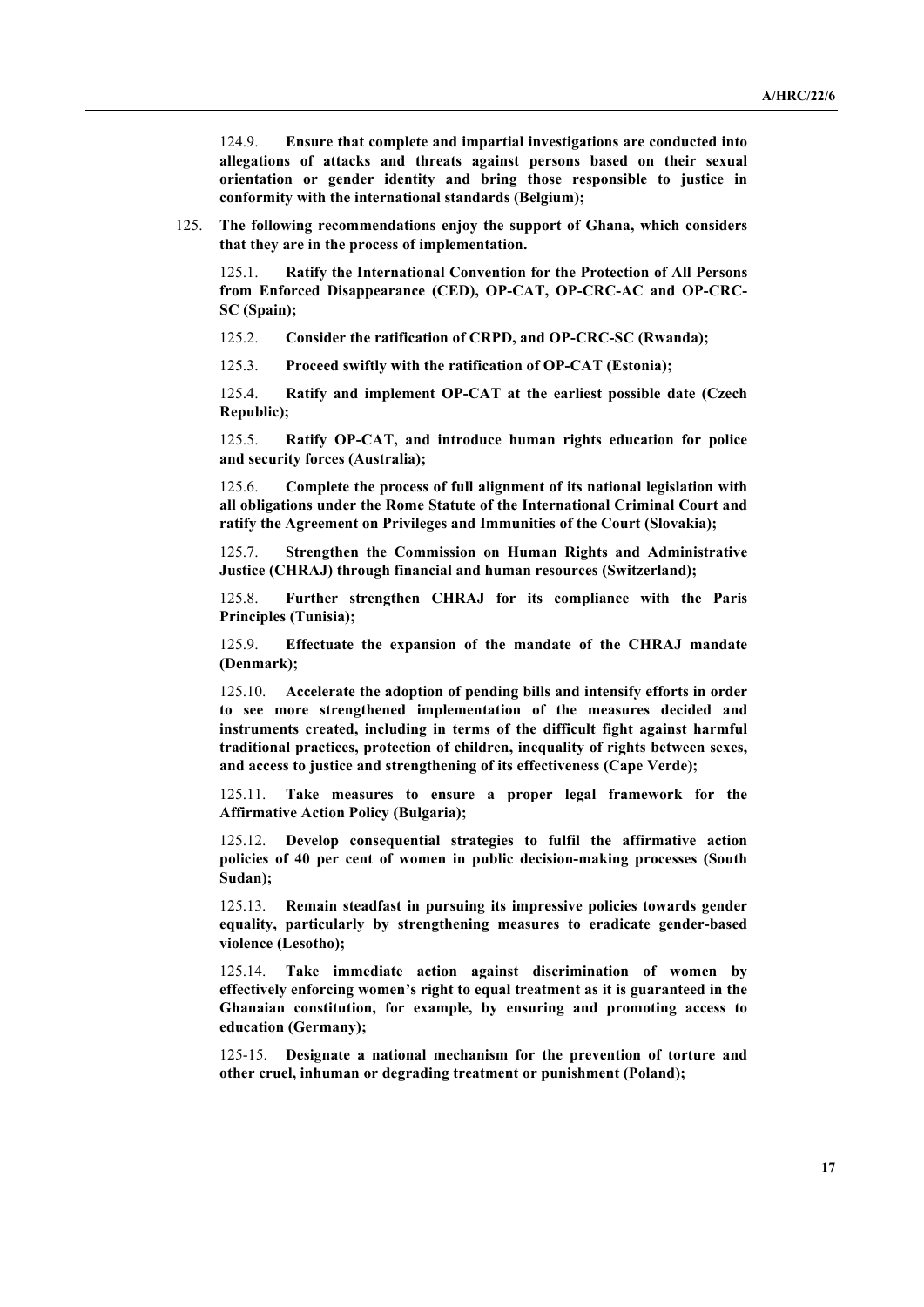125.16. **Ratify without delay OP-CAT and, in this context, establish a national mechanism for the prevention of torture as provided by this instrument (Luxembourg);**

125.17. **Improve, as a matter of urgency, conditions in prisons and detention centres, in particular inmates' access to food, medical care and overcrowding (Slovakia);**

125.18. **Continue efforts to reduce overcrowding in the prison system and ensure that the Standard Minimum Rules for the Treatment of Prisoners are observed (Austria);**

125.19. **Redouble its efforts to promote and protect women's rights, including dealing with the widespread violence against women (Trinidad and Tobago);**

125.20. **Continue to adopt measures to investigate, prosecute and punish the perpetrators of acts of violence against women (Chile);**

125.21. **Strengthen awareness-raising campaigns on the issue of violence against women, bringing perpetrators of such crimes to justice (Italy);**

125.22. **Undertake concrete steps in order to prevent violence against women, including domestic violence, also through awareness-raising and educational efforts (Poland);**

125.23. **Continue the implementation of the strategic plan regarding domestic violence, in particular violence against women and girls (Algeria);**

125.24. **Take all necessary legislative and practical measures to eradicate violence against women, in all its forms, and to promote gender equality (Romania);**

125.25. **Continue to give full attention to this most important issue (domestic violence) and to fully implement the Domestic Violence Act and its roadmap (Indonesia);**

125.26. **Fully implement the Domestic Violence Act and ensure the effective functioning of DOVVSU (Austria);**

125.27. **Abolish all discriminatory legal provisions towards women and increase its efforts in combating all forms of violence against women, including marital rape, child and other forced marriages, and female genital mutilation (Portugal);**

125.28. **Allocate more resources for establishing shelters for women subject to domestic violence and provide accommodation services for girls deprived of access to education (Turkey);**

125.29. **Intensify efforts to address gender disparities and combat violence against women including through the strengthening of law enforcement in accordance with its Domestic Violence Act as well as media and education programmes aimed at increasing public awareness and sensitivities on the rights of women (Malaysia);**

125.30. **Further strengthen the system, including through adequate funding, to allow all victims of violence to receive protection, services including coverage of the costs of their medical examination and to eliminate long delays in court proceedings (Czech Republic);**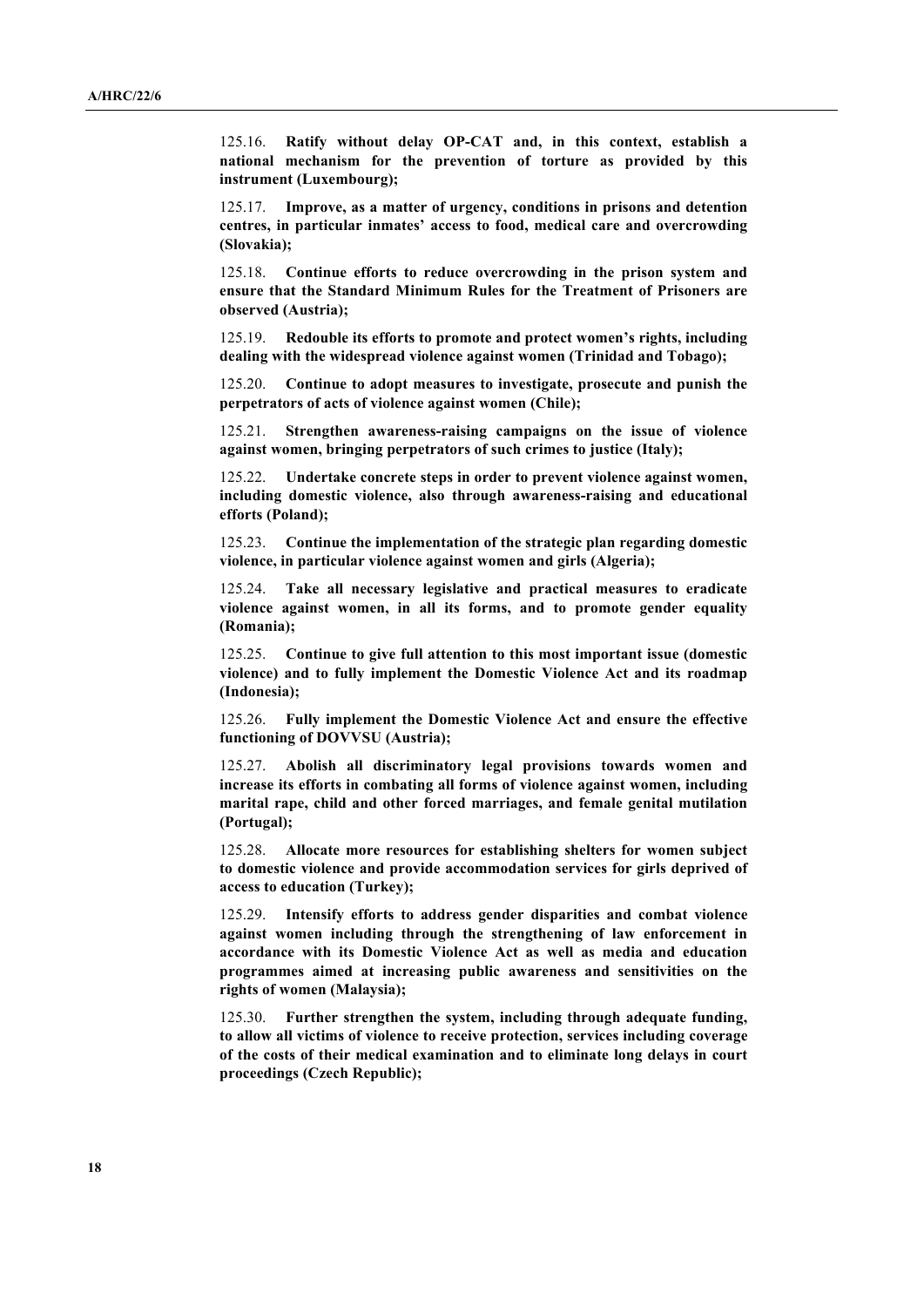125.31. **Ensure that effective and prompt investigations are carried out into all allegations of domestic violence and female genital mutilation, and that those responsible are brought to justice (Norway);**

125.32. **Continue its efforts in the field of women's rights in order to, amongst other things, enforce the 2007 Domestic Violence Act and laws prohibiting harmful practices against women, including trokosi and female genital mutilation (Brazil);**

125.33. **Take steps to fully implement the 2007 Domestic Violence Act, inter alia by ensuring that effective and prompt investigations are carried out for any allegations of domestic violence and female genital mutilation, and that those responsible are brought to justice (Canada);**

125.34. **Continue to fight against female genital mutilation (Italy);**

125.35. **Continue efforts to fight against female genital mutilation (Senegal);**

125.36. **Step up efforts to fight female genital mutilation (Uganda);**

125.37. **Effectively prevent and prosecute female genital mutilation (Germany);**

125.38. **Adopt all measures, as a matter of priority, to eliminate female genital mutilation (Greece);**

125.39. **Establish awareness campaigns on the prohibition of harmful traditional practices such as female genital mutilation and Trokosi (Switzerland);**

125.40. **Intensify measures to prevent and combat harmful traditional practices, including female genital mutilation, which occur especially in rural areas, and to investigate such acts in order to prosecute and punish the perpetrators (Uruguay);**

125.41. **Close as soon as possible the witch camps (Switzerland);**

125.42. **Take all possible measures to abolish the practice of witch camps (Denmark);**

125.43. **Exert all efforts to ensure traditional practices are compatible with human rights obligations, including female genital mutilation, through enhancing the enforceability of relevant laws in a proper way (Republic of Korea);**

125.44. **Monitor the customary law to ensure that traditional practices be aligned with its obligations in the area of human rights, especially with the provisions of international instruments to which Ghana is a State party (Uruguay);**

125.45. **Intensify its efforts against harmful traditional practices and in favour of living conditions in prisons and psychiatric hospitals (Tunisia);**

125.46. **Step up its efforts to prevent and combat trafficking in persons and protect and assist trafficked victims (Philippines);**

125.47. **Prevent and combat trafficking in human beings, by protecting victims and ensuring their access to medical, social, legal and counselling services; by ensuring adequate conditions for the victims to make complaints; and by conducting investigations and punishing those responsible (Kyrgyzstan);**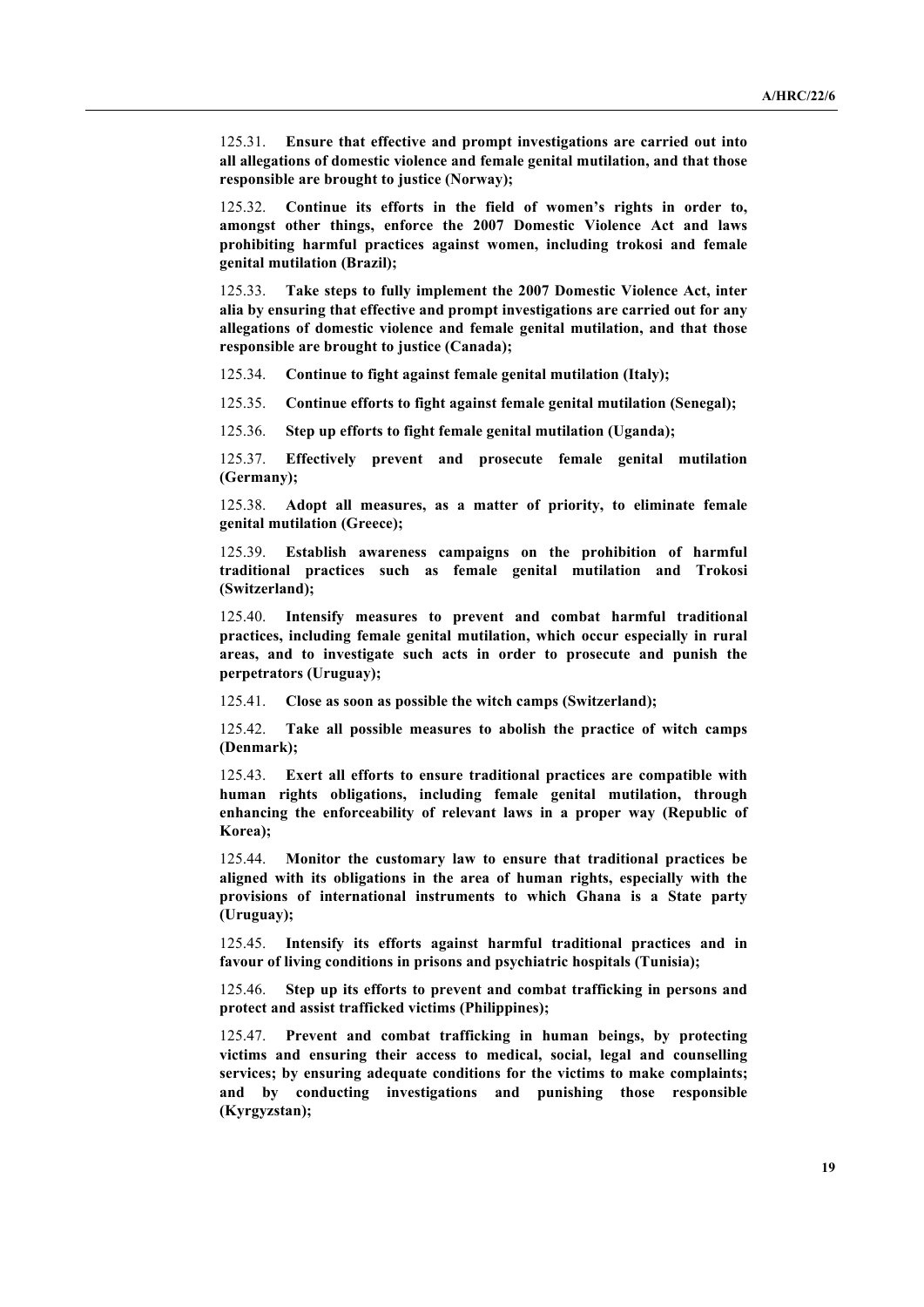125.48. **Enhance the prevention of and combat trafficking in human beings, including internal and cross-border trafficking of women and children for the purpose of sexual exploitation or forced labour, by inter alia implementing anti-trafficking legislation, protecting victims and offering necessary help and assistance (Poland);**

125.49. **Take all necessary measures for the prevention and combating of child trafficking, and for the provision of effective remedies for victims (Republic of Korea);**

125.50. **Prohibit all forms of corporal punishment of children and ratify the three Optional Protocols to the Convention on the Rights of the Child (Portugal);**

125.51. **Take urgent measures to eradicate child labour and child trafficking (Spain);**

125.52. **Fully implement the Ghana Child Labour Monitoring System and link these efforts with programmes to promote remediation and ensure adequate resources for the Anti-Human Trafficking Unit for the pursuit of prosecutions (United States of America);**

125.53. **Implement more effectively the legal framework prohibiting child labour (Italy);**

125.54. **Take necessary measures that would reduce, at the first stage, the widespread use of child labour (Turkey);**

125.55. **Continue its combat against the use of child labour, especially in the mining industry and cocoa production, including implementation of measures on their rehabilitation, reintegration and education (Thailand);**

125.56. **Identify and implement best practices to combat child labour in violation of international standards in the fishing industry on Lake Volta (United States of America);**

125.57. **Strengthen legal advice and assistance for people in need (Germany);**

125.58. **Continue ensuring that all detainees have access to a lawyer of their choice, including through the implementation of an enhanced legal aid system that reaches all regions (Palestine);**

125.59. **Fully implement the 2003 law on juvenile justice (Algeria);**

125.60. **Intensify its efforts to address the problem of birth registration since lack of birth registration makes children born in poor families vulnerable to other human rights violations, including human trafficking (Botswana);**

125.61. **Continue the efforts to improve the birth registration figures, having in mind that considerable improvement has already been achieved, as birth registration increased from around 30 per cent in 2000 to over 60 per cent in 2010 (Brazil);**

125.62. **Amend the Right to Information Bill in line with the recommendations made by CHRAJ (Austria);**

125.63. **Take immediate steps toward the adoption of the freedom of information Bill, building on its efforts to improve good governance, accountability and transparency (Canada);**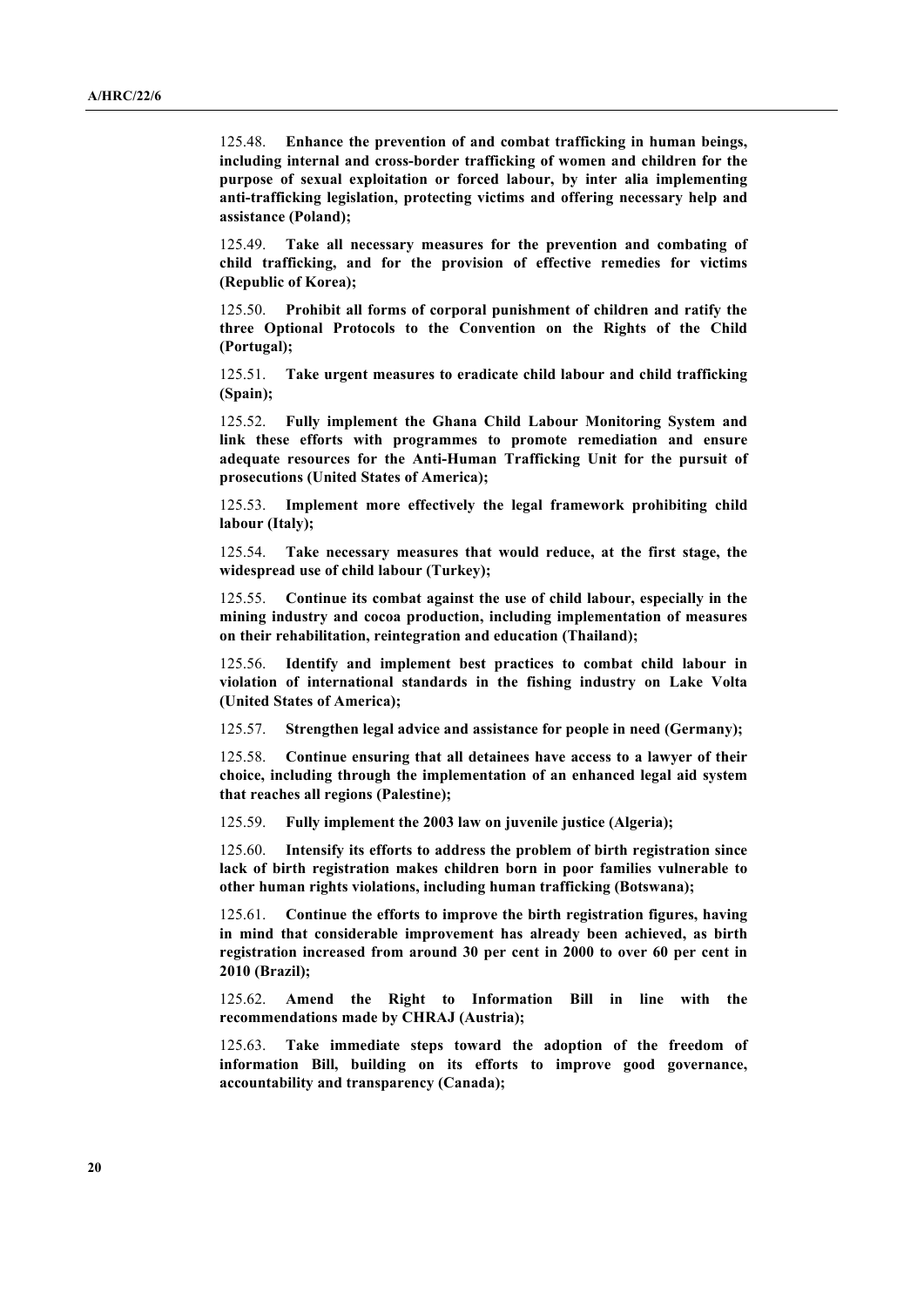125.64. **Continue to promote its socio-economic development by reducing poverty, and increasing inputs into health care and education (China);**

125.65. **Redouble its efforts to reduce unemployment and poverty, thereby ensuring that each and every Ghanaian can benefit from the fruits of the country's impressive economic growth (Trinidad and Tobago);**

125.66. **Continue redistributing income from petroleum exports to improve the well-being of its population, including construction of basic infrastructure and housing for low-income population as well as public health programmes (Thailand);**

125.67. **Continue efforts to improve the mental health sector and combat maternal mortality (Djibouti);**

125.68. **Continue efforts to provide access to health care to all the population under a health insurance system at the national level (Djibouti);**

125.69. **Continue to implement programmes and measures to prevent and combat HIV/AIDS (Cuba);**

125.70. **Continue to implement the HIV/AIDS prevention, care and treatment programmes to further reduce the prevalence (Singapore);**

125.71. **Further increase efforts to reduce infections and to combat discrimination against persons infected with HIV/AIDS (Greece);**

125.72. **Prioritize the expansion of the successful HIV/AIDS Technical Support Units to all regions which do not have them in place (South Africa);**

125.73. **Avail itself of additional funds for HIV/AIDS programmes, thereby encouraging the international community to match the funds in the fight against the HIV/AIDS epidemic (South Sudan);**

125.74. **Continue, in assistance with development partners and civil society, its fight against HIV and AIDS through advocacy, joint planning, monitoring and evaluation, for the eventual elimination of the disease (Bangladesh);**

125.75. **Ensure the realization, without discrimination, of the right to education for all (Portugal);**

125.76. **Continue to place emphasis on promoting universal access to education and improving the quality of its education system (Singapore);**

125.77. **Take the necessary steps to more effectively enforce compulsory education regulations, thus ensuring that equal access to education is a reality in all parts of the country (Hungary);**

125.78. **Continue with its efforts in enhancing girls' access to primary, secondary and tertiary education (Sri Lanka);**

125.79. **Make further efforts to increase girls' enrolment in school, as well as awareness-raising in society regarding the importance of girls' education (Sudan);**

125.80. **Protect the rights of its most vulnerable children and ensure their full participation in education (Estonia);**

125.81. **Continue its efforts to increase the national net enrolment rate for compulsory and free basic education and to further improve the quality of education being received by Ghanaian children in school, in line with the**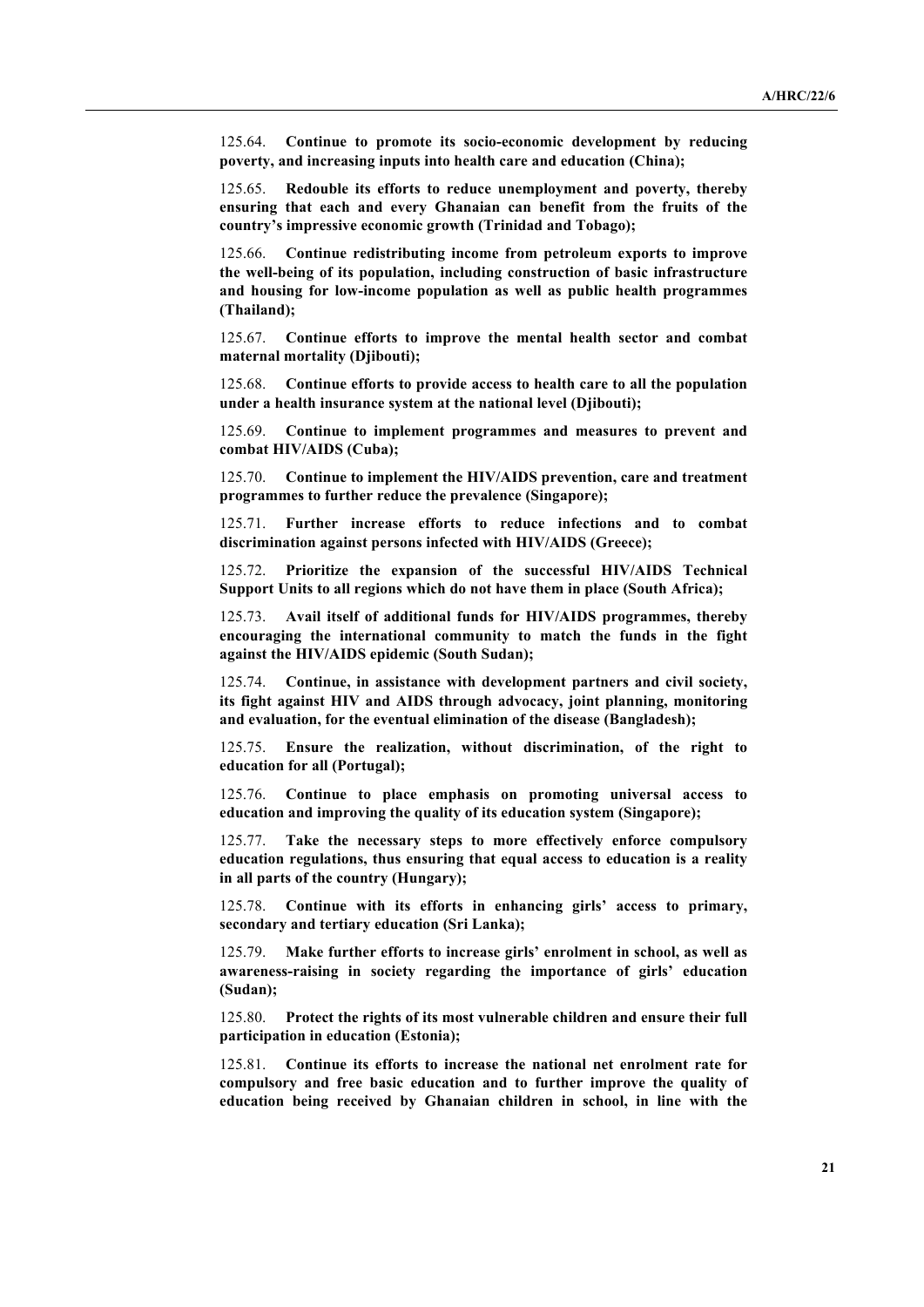**observations made by the United Nations Children's Fund (UNICEF) (Bulgaria);**

125.82. **Consolidate its efforts in the implementation of its national priorities, including in the spheres of education, health and social services (Zimbabwe);**

125.83. **Continue to implement socio-economic development strategies, particularly policies to try and guarantee quality education and health services for all the population (Cuba);**

125.84. **Speed up its implementation of the 2006 Persons with Disability Act (United Kingdom of Great Britain and Northern Ireland);**

125.85. **Strengthen the promotion and the protection of the rights of persons with disabilities (Senegal);**

125.86. **Adopt programmes to sensitize and encourage the community for positive engagement with persons with disabilities, and ratify the Convention on the Rights of Persons with Disabilities (CRPD) (Sudan);**

125.87. **Improve its domestic legal framework on the rights of persons with disabilities in line with the provisions of the relevant international convention (Italy);**

125.88. **Urgently strengthen efforts to reform policy so as to improve the lives of Ghanaians with disabilities in practice (Australia);**

125.89. **Undertake effectively policy measures and develop the necessary infrastructure to address issues concerning the rights of persons with disabilities (Malaysia);**

125.90. **Roll out the necessary measures for the oversight of activities of psychiatric hospitals and prayer camps in conformity with CRPD (Mexico);**

125.91. **Continue its constructive engagement with the international community, particularly its development partners, allowing Ghana to pursue other measures to improve the welfare of its people and advance human rights (Philippines);**

126. **The recommendations below did not enjoy the support of Ghana.**

126.1. **Ratify the Second Optional Protocol to the International Covenant on Civil and Political Rights, aiming at the abolition of the death penalty (ICCPR-OP2) (Australia, Spain, Rwanda);**

126.2. **Ratify ICCPR-OP2, aiming at the abolition of the death penalty (Switzerland);**

126.3. **Impose an immediate official moratorium on the death penalty with a view to abolishing capital punishment entirely as recommended by the Constitution Review Commission, while commuting the existing sentences to life imprisonment terms (Slovakia);**

- 126.4. **Abolish the death penalty (Greece);**
- 126.5. **Abolish de jure the death penalty (Spain);**
- 126.6. **Consider abolishing the death penalty (Slovenia);**

126.7. **Consider abolishing the death penalty or formalize the current de facto moratorium (Chile);**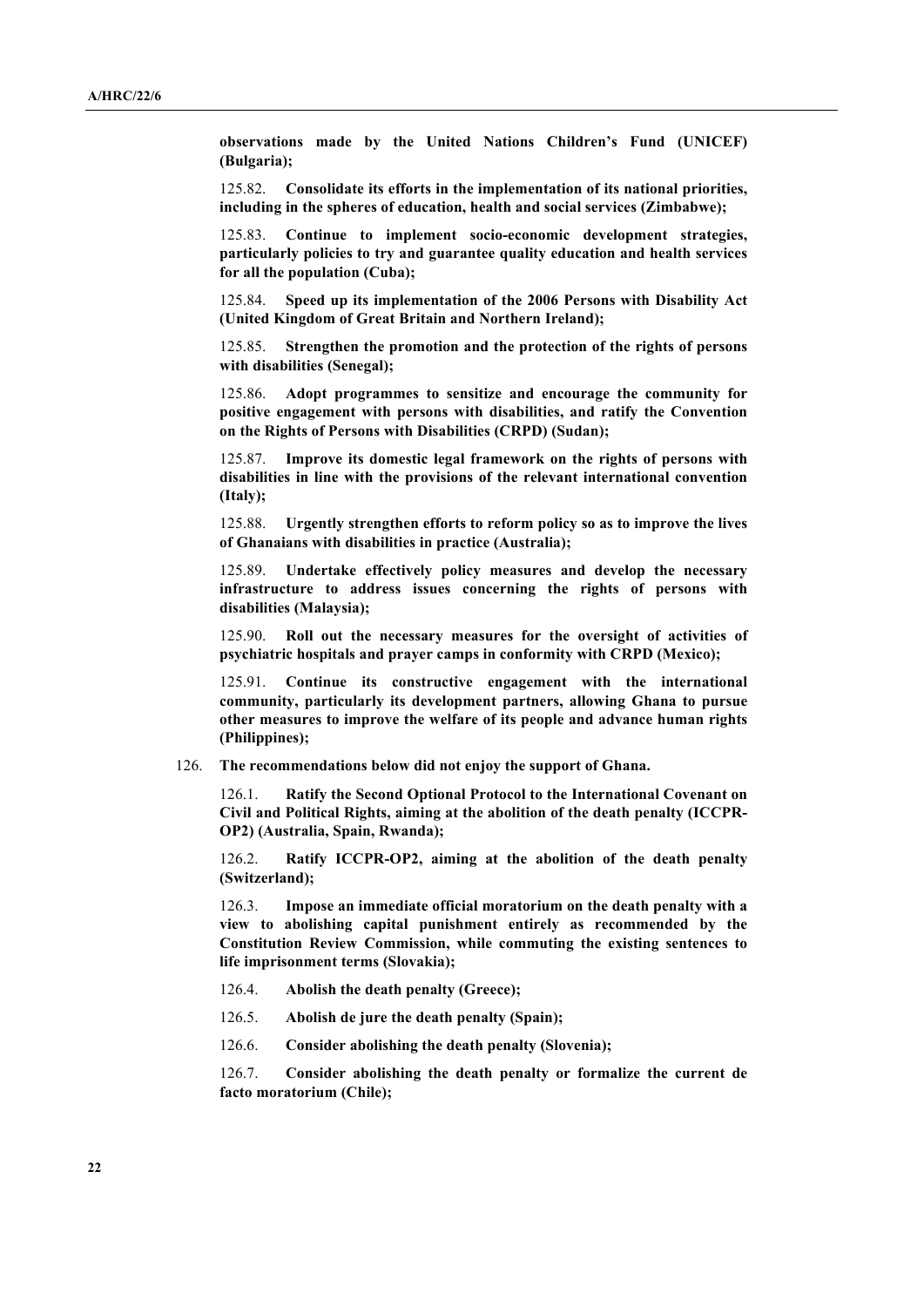126.8. **Consider abolishing the death penalty or formalizing the current de facto moratorium (Mexico);**

126.9. **Consider abolishing the death penalty or establish an official moratorium on its use (Namibia);**

126.10. **Take the necessary steps with a view to formally abolishing the death penalty (Turkey);**

126.11. **Continue the current practice of granting clemency and commuting death sentences, and establish a moratorium on the death penalty with a view to its final abolition (Germany);**

126.12. **Abolish by law the death penalty and consider ratifying ICCPR-OP2 (France);**

126.13. **Adopt a formal moratorium on the application of the death penalty, while it awaits de jure abolition (Belgium);**

126.14. **Ratify ICCPR-OP2, and formalize, in the meantime, the current de facto moratorium on the death penalty (Uruguay);**

126.15. **Take the necessary measures to remove the death penalty from existing laws and sign and ratify ICCPR-OP2 aiming at the abolition of the death penalty (Norway);**

126.16. **Decriminalize same-sex relations between consenting adults (France);**

126.17. **Decriminalize sexual activity between consenting adults of the same sex (Slovenia);**

126.18. **Decriminalize sexual activities between consenting adults and raise further awareness to promote tolerance in this area (Czech Republic);**

126.19. **Consider taking effective measures to combat the climate of homophobia (Slovenia);**

126.20. **Adopt measures and take steps aimed at raising public awareness to fight against the climate of homophobia that prevails in the country (Belgium);**

126.21. **Adopt proactive measures at all levels to combat violence, stigmatization and discrimination towards persons on the basis of their sexual orientation (Portugal);**

126.22. **Eliminate the type of crime of "unnatural sexual relations", and adopt measures to eradicate discrimination motivated by sexual orientation and gender identity (Spain);**

126.23. **Ensure that the provisions in the Constitution that guarantee equality and dignity are equally applied to members of the lesbian, gay, bisexual and transgender (LGBT) community and ensure thorough and impartial investigation into all allegations of attacks and threats against individuals targeted because of their sexual orientation or gender identity (Norway);**

126.24. **Consider the report of the High Commissioner on sexual orientation and gender identity and determine which of the recommendations can be taken into account in the further detailing of government policies (Netherlands);**

126.25. **Train police, first responders, justice system and social services officials to respect and fully protect all human rights of every Ghanaian, including those who are lesbian, gay, bisexual and transgender (United States of America);**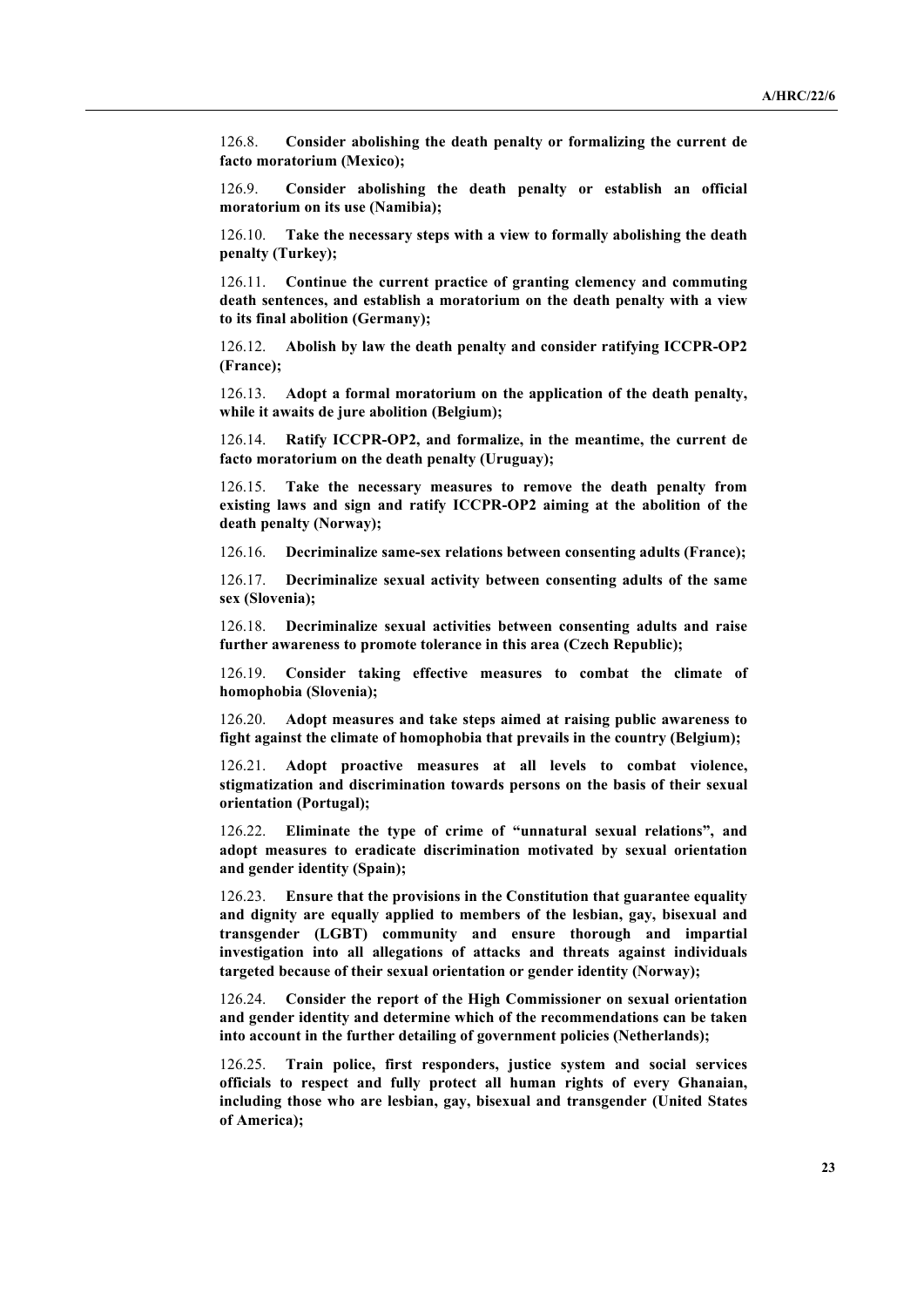127. The **above recommendations from 126.1. to 126.15. cannot enjoy the support of Ghana until the referendum on the Constitution takes place.**

128. **All conclusions and/or recommendations contained in the present report reflect the position of the submitting State(s) and/or the State under review. They should not be construed as endorsed by the Working Group as a whole.**